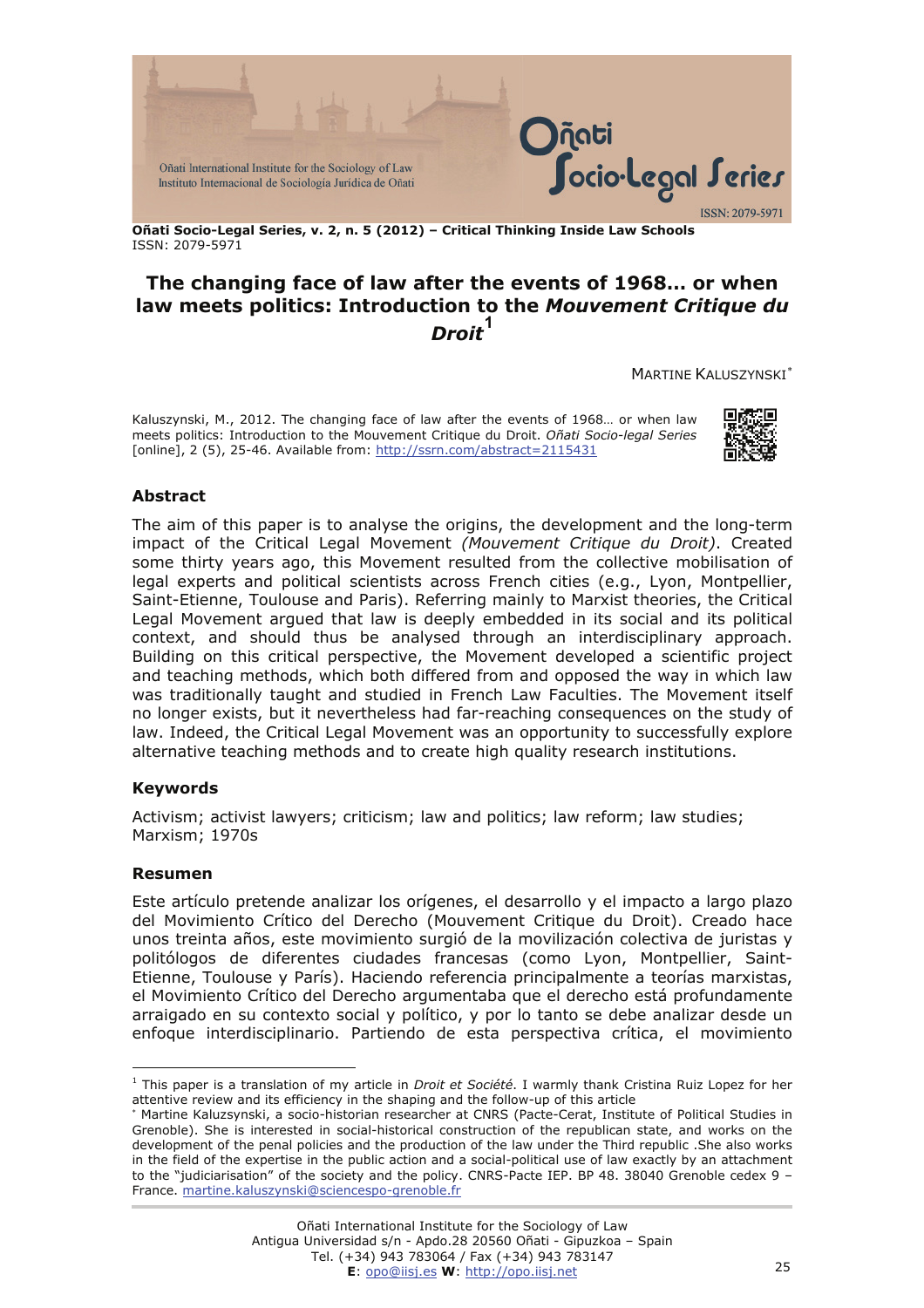desarrolló un proyecto científico y métodos educativos, que diferían y se oponían al sistema de enseñanza y estudio del derecho en las facultades de derecho francesas. El movimiento en sí mismo ya no existe, pero sin embargo, tuvo consecuencias de gran alcance en el estudio del derecho. En efecto, el Movimiento Crítico del Derecho supuso la oportunidad de explorar con éxito métodos alternativos de enseñanza y favoreció la creación de instituciones de investigación de alta calidad.

### **Palabras clave**

Activismo; abogados activistas; crítica; derecho y política; reforma legislativa; estudios de derecho; marxismo; años 1970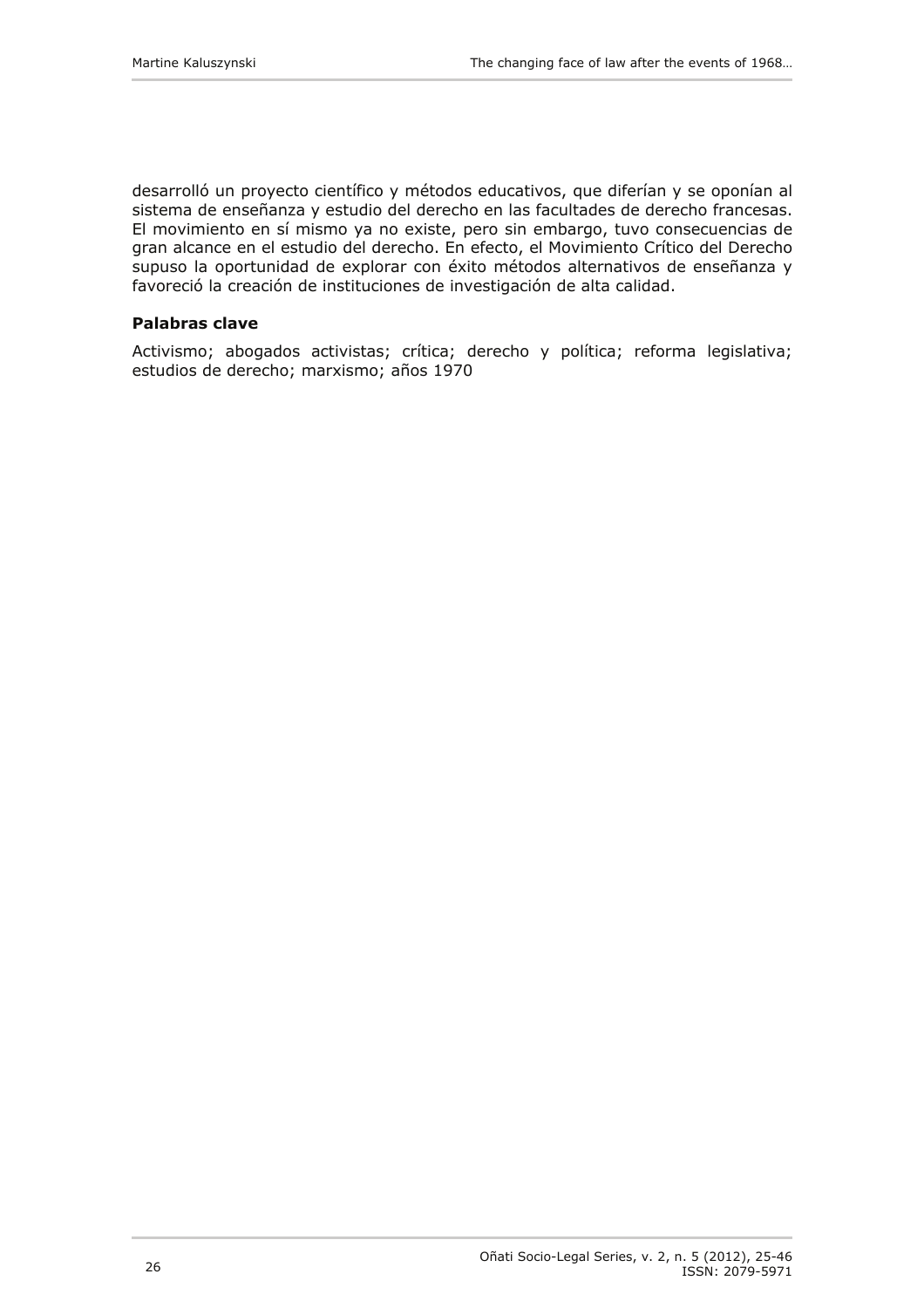## **Table of contents**

| 3.1. Knowledge-generating platform: seminars, associations, bulletins,          |  |
|---------------------------------------------------------------------------------|--|
|                                                                                 |  |
|                                                                                 |  |
|                                                                                 |  |
|                                                                                 |  |
| 3.5. A joint desire: a critique of law and a founding work: Miaille's Une       |  |
|                                                                                 |  |
| 3.6. A major project: throwing teaching practices into question 36              |  |
| 3.7. A theoretical and practical approach: a practice of theory and a theory of |  |
|                                                                                 |  |
|                                                                                 |  |
| 3.9. A multi-disciplinary dimension and a vast range of topics 38               |  |
| 3.10. Reference to non-Marxist methods: A plurality of interpretations of       |  |
|                                                                                 |  |
|                                                                                 |  |
| 5. Pavane for a dead infant: the end of critical legal studies?  40             |  |
| 5.1. Obvious divergences on the intellectual and political plane  40            |  |
|                                                                                 |  |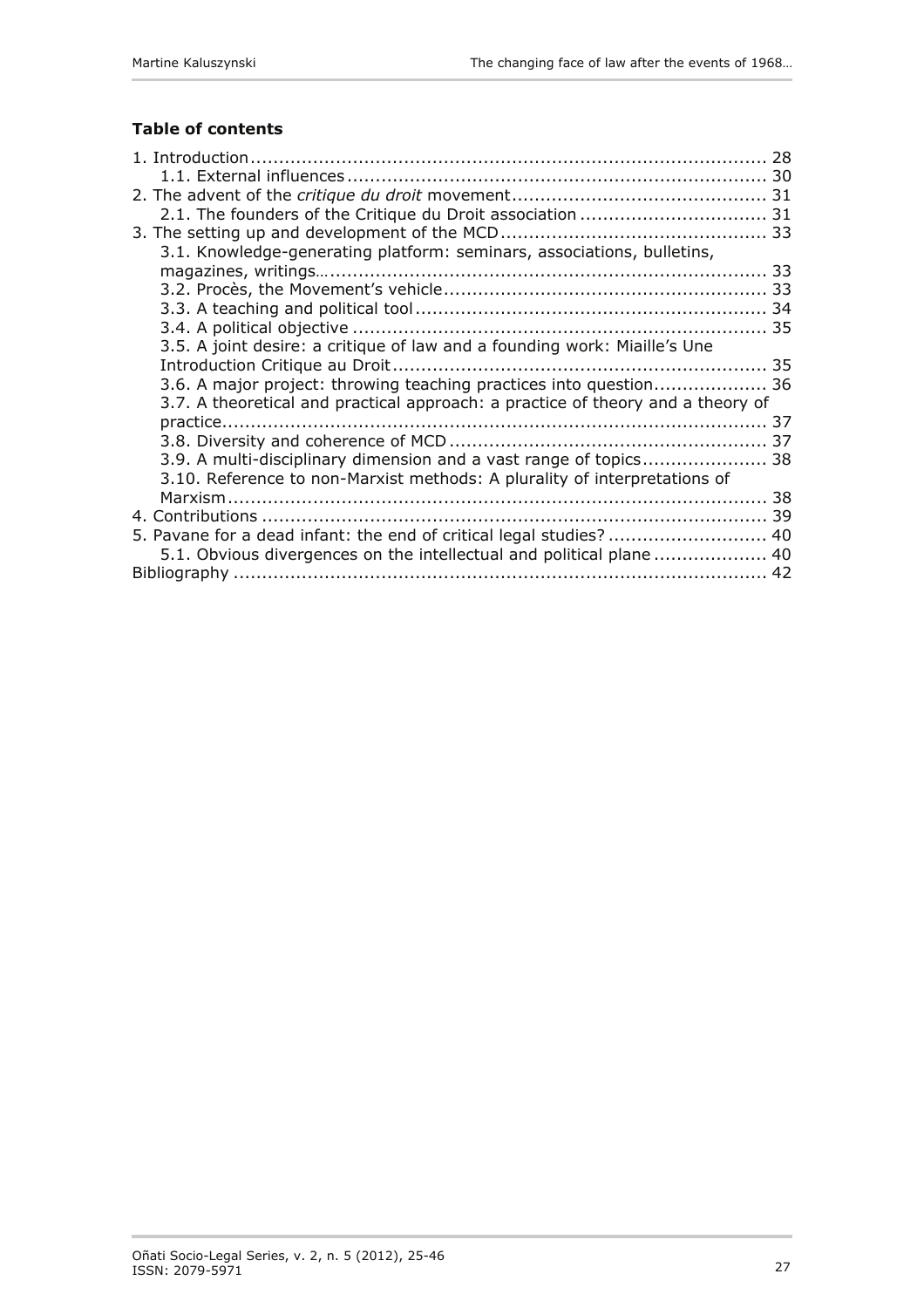### <span id="page-3-0"></span>**1. Introduction**

The *Mouvement Critique du Droit*, a critical legal studies movement, was created 30 years ago, bringing together French barristers and political scientists (from Lyon, Montpellier, Nice, Saint Etienne, Toulouse, Paris) who, through its references primarily to Marxism, defined a scientific and educational project which distanced itself from the research and teaching prevailing in the law faculties of the day. The movement perfectly reflected its époque, the 1970s, which played a crucial role in its existence. The MCD emphasised the need to rethink law, both in its theoretical dimension and its conditions and practical implications.

"The MCD is a movement of thinking amongst jurists who reject the prevailing positivism and demand a critical dimension to the study of law on the basis of a materialist analysis" (Miaille cited in Arnaud 1993, p. 132). The MCD, of Marxist inspiration, tried to promote its own conception of laws and progressively became organised. Initially, the authors concerned very ambitiously attempted to contribute to the creation of a new vision of law in order to achieve a profound transformation of what existed. Today, the movement has disappeared but remains contemporary both because it gave rise to successful teaching experiences and famous research institutions and because it seems to have a certain echo with young researchers today. It brought the judicial world permeable to the ideas of May 1968 and animated by Marxist debate (Gramsci, Althusser), out of isolation. As *Critique du Droit* took form, law professionals had already become unionised, performing their own critical analyses of legal and administrative institutions. At the same time, *Actes* appeared, a journal presenting a critical point of view of law (Israël 2003).

World news were about decolonisation and the birth of development policies. "*Critique du Droit*" was to open up to these international realities, gaining credentials both at home and abroad.

Any study of the *Critique du Droit* movement raises several important issues: in terms of method, how to re-write history without falling into a generalisation of all the component parts and giving meaning to what has often been diverse and complex? Not simply re-formulating a history of ideas and theories or offering a theoretical history of criticism of law, but attempting to reconnect this collective element to a social and political whole, seeking to understand the social, political and even cultural determinations which have led to the production of such ideas on law. This exercise requires us to ask how this production could have happened, and to come back to the conditions of foundation, context and therefore look at the movement as an attempt to mobilise resources in order to create new operating conditions for law teaching and research. *Critique du Droit* shows the project's actors, forms of engagement and sequences of development from a sociological standpoint, producing something completely different to what a hagiographic account would have revealed. More precisely, we need to come back to the history of *Critique du Droit* in order to understand why these "entrepreneurs" of the project were able to find their place on this competitive "market" of legal production and then in some way disappear – and the renewed interest in the Movement today reflecting a new climate which entails completely different measures and projects.

Reformulating a specific judicial movement is a delicate operation indeed. In particular, it involves a minimum of coherence between the ideas of each of its members, a desire to work in the same direction and according to fairly similar basic postulates yet without reasoning in an exactly identical manner from the point of view of the legal research. Because the movement in question sees itself as a movement of criticism, these conditions must be adhered to very closely. What exactly made MCD a movement?

The group is considered as France's spokesperson in this field, and in everyone's opinion, represents a national orientation in meetings, even though there is always the feeling that we are only seeing one aspect of what that way of thinking offered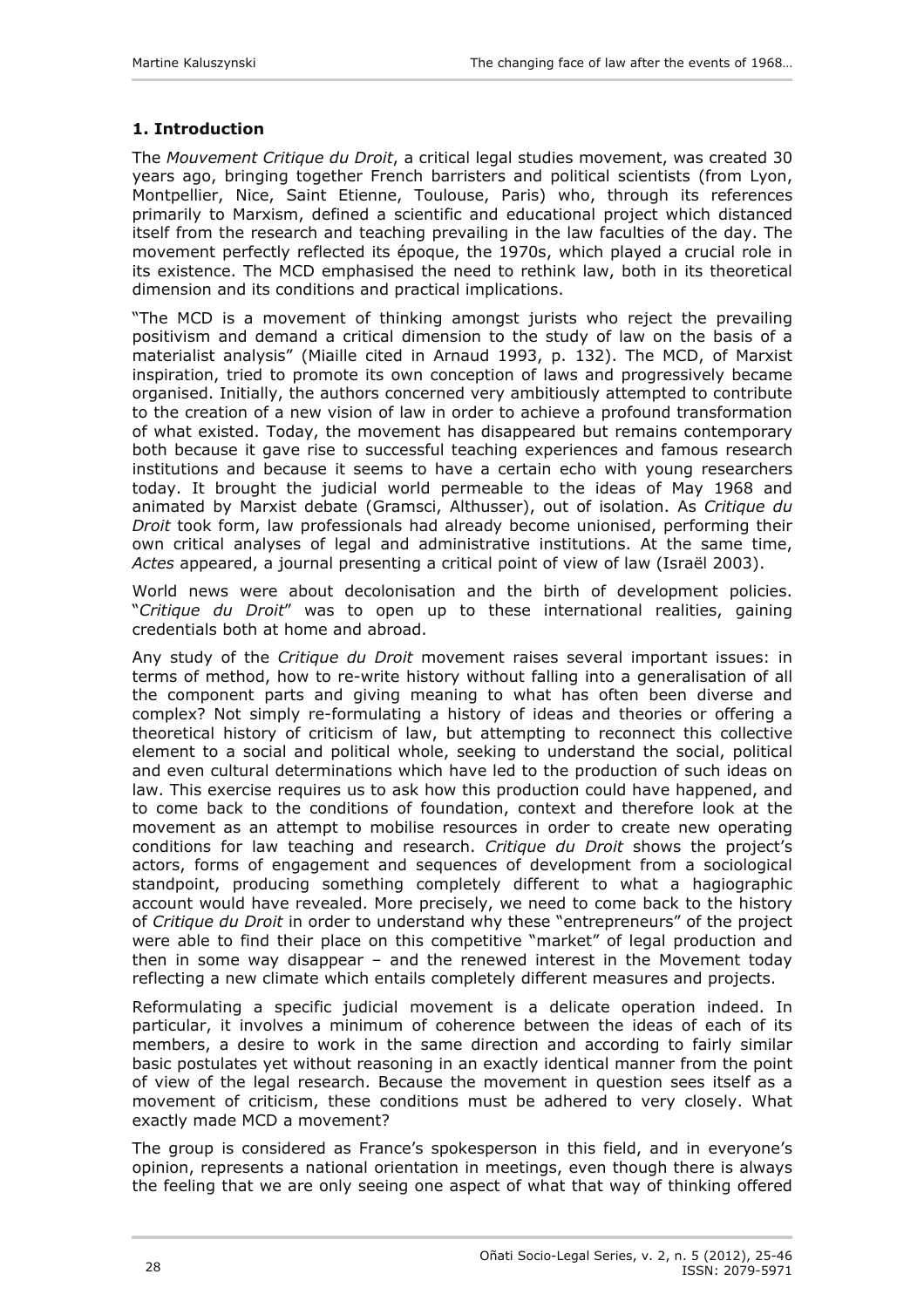at the time. The publication, *Procès,* the association, the bulletins and seminars form a shell and the movement that they bring together are the engine room of a debate on law, and a critique of law and politics. Our authors, through their passionate study and pluralistic observation and their lively and complex analyses, have built and are at the origin of this knowledge of law which is profoundly anchored in Marxism but is even more anchored in a political idea of the world and of law which is not a sacrosanct entity but in reality incorporates a contextualised human, social and political production.

This paper has been built upon the central theses of that publication, the people who promoted it and the authors contributed to it. The very subject of the study, a movement, present the real difficulty - with all the ambition and the distractions involved in getting a group or a "school of thought" to "talk", at the risk of losing its contours; because, by definition, a movement is a sum of several parts, people who are linked by the same aim and the same way of looking at things, but with varying attitudes. It is long-term knowledge of the readers and the authors which leads us to recognise or "adopt" one or the other, and consider his writings and positions as bearing witness to a French tendency. But there is great complexity - even independence - of judgements for each of the themes, and the positions evoked are many and varied, as is the Movement.

Therefore, we will present a way of thinking in a relatively homogenous fashion, but without seeking to artificially reconstruct a connivance of thoughts and attitudes to offer a harmonised picture of this relatively open movement, but with a fairly determined perspective of its thinking on law.

*Critique du Droit* is undeniably a proper movement, leading to agreements, disagreements, interests, debates and nuance, as any other movement would. The question therefore is to understand what properly characterises the Movement and look at the moment of its emergence. Indeed, a long time before it was founded, several Marxist-inspired authors had sought to table a real debate on law and develop a critical approach to it, but without forming a group, either intentionally, or simply because they were unable to do so. It is therefore particularly interesting to dwell a moment on the instant that the *Critique du Droit* movement came into being and associate that with the social, intellectual and political context of the time. In order to understand the singular issues of today, a socio-genesis of the Movement is important from its creation in the 1970s, and its development through to the 1980s.

Working on the *Movement Critique* has allowed us to explore several avenues or projects which are dear to the actors of social sciences, from the point of view of the creation of a movement, the relationship between the law and politics and between legal science and political science, the question of law training for the elite and the role of teaching and the importance of context in the creation of militant movements. In this respect, context is an extremely important element of the creation of *Critique du Droit*.

The political, intellectual and social context in France in the 1970s: a critical context?

The 1970s were years of "major change" and "construction", where justice and law were mobilised in a particular way as a political and politicization platform (the Bruay-en-Artois affair, "the red judges", birth of the *Syndicat de la Magistrature*). The 1970s are particularly rich and interesting in a study associating the strong ties and ambivalence between law and politics. This period sees politics taking control of law and taking over justice. The judiciary and the legal profession become a breeding ground for political mobilisation and become politicized.

Whilst internationally the geopolitical system is characterised by the peaceful coexistence between the Communist and capitalist blocks, nationally, Marxist ideology is finding an echo both in political life and in the university world. Marxism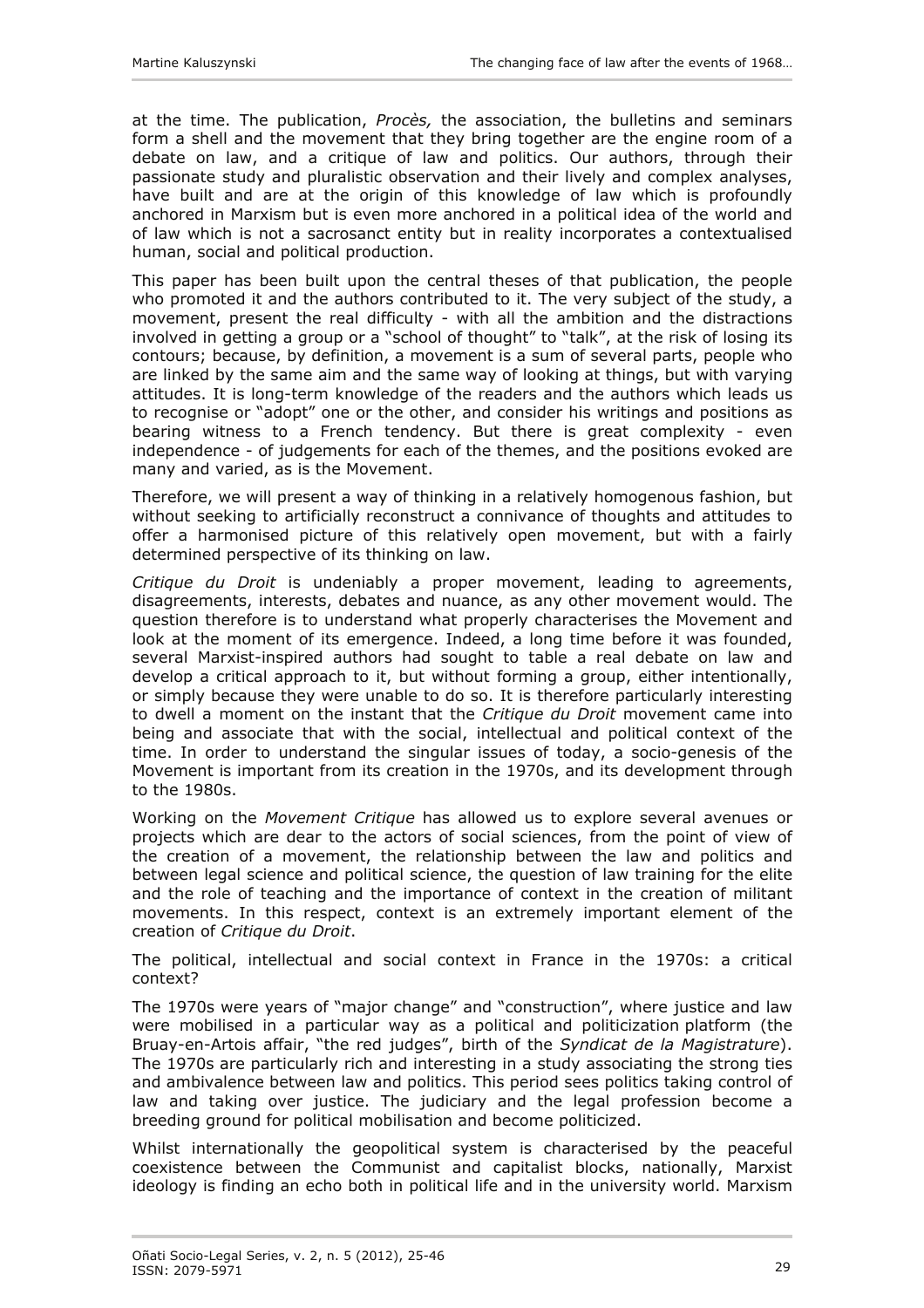<span id="page-5-0"></span>in politics produces splits to the left. There is also the whole post-1968 (Hatzfeld 1970, Ory 1983, Winock 1997, 1988, and Hourmant 1997) intellectual context. A new way of addressing teaching in universities was to result directly from that and the events of the period mark the increasing popularity of student unions. It is in this context that the MCD was born.

#### *1.1. External influences*

From this desire to propose a new approach to law, several movements or productions critical of law were to be organised in France, such as the Rheims School[2](#page-5-1) and individual paths that converged towards the Mouvement *Critique du Droit* (Journès 1982, pp. 2-8), which shows that this network is not a creation in itself, but that it is applied to an already existing surface or textual material. Thus, the work of Communist jurists such as Monique and Roland Weyl (Journès 1982, pp. 2-8) does not necessarily constitute a major theoretical contribution to the MCD, but nevertheless plays an important role.

After 1968, an independent Marxist university movement emerged in opposition to Marxist-Communism (Demichel 1978, Demichel and Marcel 1975, and Benchikh, Charvin and Demichel 1986, p. 134). This movement did not seek to embark upon political activity, but was more interested in theoretical research, as the works of university Marxists such as Demichel, Francine and André show (Demichel 1978, Demichel and Marcel 1975, and Benchikh, Charvin and Demichel 1986 p. 134).

A third set of work outside the MCD includes the writings of other Marxists who are not necessarily all jurists, but who, from a theoretical standpoint, open the way to the study of law. First of all, it is important to mention the contribution of Nicos Poulantzas and more particularly his studies on the relationship between political power and social classes (1978). Furthermore, reflection on law by the Marxist philosopher Louis Althusser, and in particular in his article "Ideology and State Ideological apparatuses", played a fundamental role (Althusser 1968, 1970).

It is important to point out the significance of the MCD's interpretation of the works of Pashukanis, whose work on the General Theory of Law and Marxism written in 1924 was republished in French translation in 1970 (Stucka 1921, Pashukanis 1978<sup>[3](#page-5-2)</sup>, Renault 2003, p. 1004). Authors of the MCD also based their thinking on the works of anthropologists such as Maurice Godelier<sup>[4](#page-5-3)</sup> (1973). Finally, it is important to remember the crucial influence of the theoretical musings of Bernard Edelman (1973) in *Le droit saisi par la photographie*. Finally, the personal works of André Jean Arnaud or Gerard Lyon-Caen<sup>[5](#page-5-4)</sup> cannot be forgotten.

MDC takes root in the judicial field with many contradictions in the 1970s in France. There were several, and they were all very different. So we can observe a field insensitive to the renewal of thought in general, and not only of Marxism, isolating

<span id="page-5-1"></span> $2$  The Rheims school movement was formed in 1973 further to a lecture given by Professor Charles Chaumont in The Hague. Charles Chaumont (1913-2001) was Professor in International Law at Nancy University, at the Institute of Political Studies in Paris (IEP) and at the Free University of Brussels. Very early on, he was to get himself noticed because of his political beliefs and commitment in favour of the oppressed. He was later to be given leadership of the Movement. A dialectic and voluntarism attitude was therefore to become the basis of the work undertaken by the Rheims Group. Very close to Marxist-Leninism, he defended the third world countries and supported the call for a new world order.

<span id="page-5-2"></span> $3$  In his article on "The Doctrines of Marxist Law", Emmanuelle Renault described Pashukanis as "the most significant thinker of the first period of the Soviet theory on law" and shows that "in his major work (…), he attacks both the judicial positivism of Kelsen and the economism of Stucka (one of the first theorists on Soviet law).

The latter (Stucka) is criticised for simply reducing the judicial order to economics without taking its specificity into account.

<span id="page-5-3"></span><sup>4</sup> Maurice Godelier was to attend the Arbresle seminars, including that of February 27th and 28th 1976, with an address entitled *Economie, religion, pratiques symboliques,* and in May 1976 one entitled *Le sexe comme fondement ultime de l'ordre social et cosmique chez les Baruya de Nouvelle Guinée. Mythe et réalité.* 5

<span id="page-5-4"></span> $5$  Gérard Lyon-Caen (1920-2004) is a famous significant lawyer and expert in labour law, social welfare.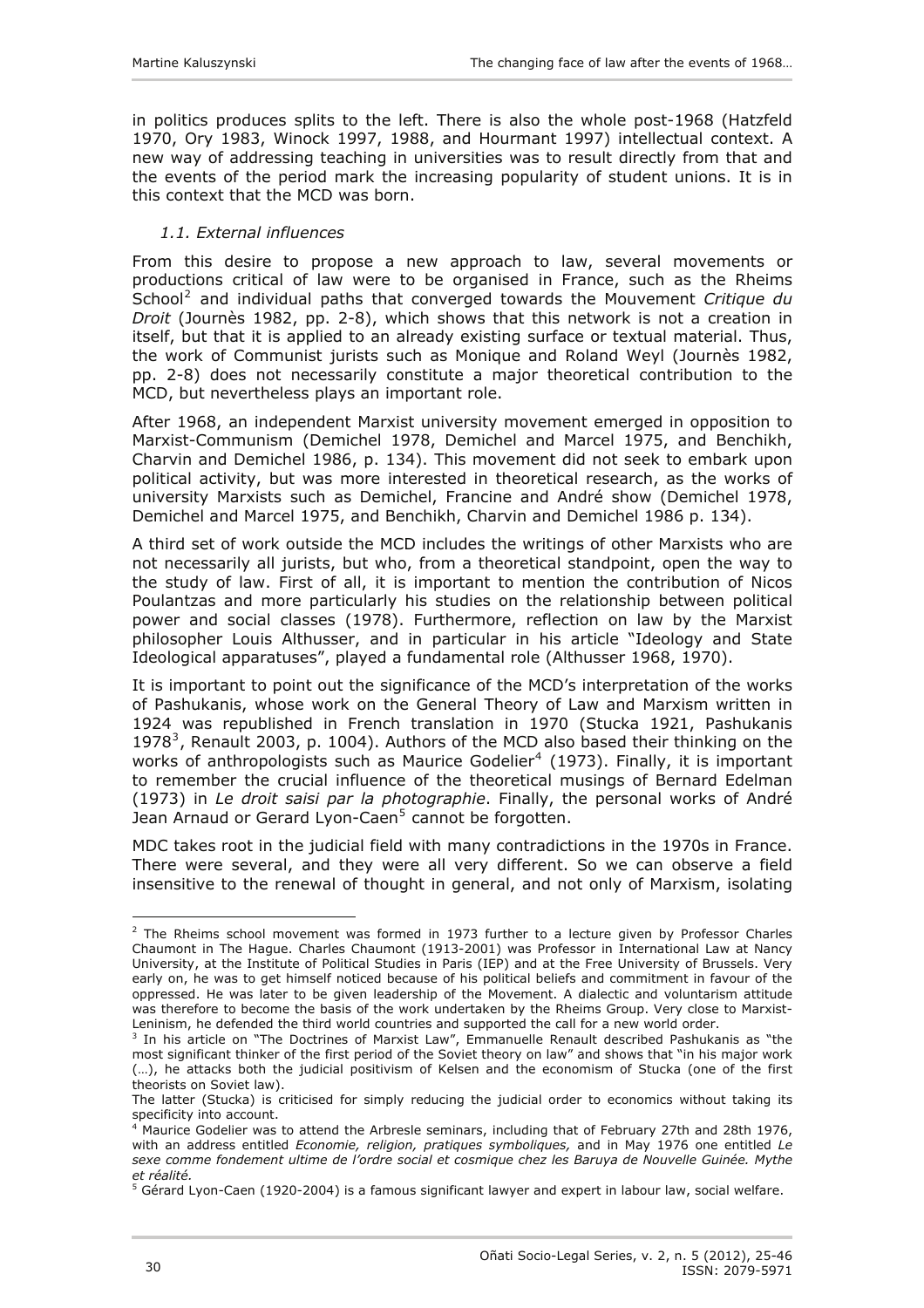<span id="page-6-0"></span>law faculties and ensuring their intellectual paucity both in research and teaching. The very tradition of the process of recruitment appears unsatisfactory. The judicial field is kept totally separate from the changes going on in French society; not only the consequences of May 1968 – which open up possibilities both for thought, practice and patterns – but the progressive popularisation of parties of the Left, gave rise to a major ideological change which made the idea of "a new life" possible ("*changer la vie*", the socialist party slogan from the end of the 1970s). The birth of movements and unions in the field of law (magistrature, lawyers) also changed the context by impacting sectors which, until then, had been highly "protected" from such developments. Finally, in the context of publishing and circulation of ideas, the model is very rigid by the imposition of "canonical" works and traditional reviews which were a model of intellectual conformity.

### **2. The advent of the** *critique du droit* **movement**

The formation of the MCD in France in the 1970s was aided by a favourable intellectual environment. Marxist theses enjoyed a certain degree of popularity, in particular amongst economists (Pouch 2001),<sup>[6](#page-6-1)</sup> and more broadly, amongst all intellectuals who, as part of the 1968 trend, wanted to redefine a fairer way of living together. And this favourable context was not limited to France. On the contrary, to a certain extent the movement was the French version of an American trend called "critical legal studies" (Kennedy 1993, pp. 131-139), which was very influential at the time and very different in its nature and objectives, one of whose important representatives is Duncan Kennedy. Communication between the two movements was, however, very limited.

The *Critique du Droit* movement emerged in opposition to the dominant technical positivist doctrine. This doctrine does not take account of a reality where law and politics are closely interlinked. The *Critique du Droit* movement adopts a Marxist interpretation which prones historical and dialectic materialism. It invites readers to link up phenomena, and see them in an all-encompassing perspective where "the science of law is part of the science of politics". Before being able to be considered as a group, the MCD is just a set of individuals with their own objective who stand out because of their personal projects and who adopt a specific disciplinary logic. But beyond this diversity, it is possible to demonstrate the coherence of the movement which takes the form of a convergence of projects and is based on a network which is both interpersonal and expressed by a joint desire to combine theory and practice in a scientific approach.

### *2.1. The founders of the Critique du Droit association*

The *Critique du Droit* association was brought into being by four clearly identified individuals: Jean-Jacques Gleizal, Philippe Dujardin, Jacques Michel and Claude Journès. All at the time were assistant professors or permanent professors who were attempting, by creating this group, to put forward a veritable intellectual activity to counter university institutions which they felt were too conservative not only in their teachings and curricula, but also in their politics. They sought to catch the universities off balance and adopt an approach much closer to the university and therefore to its students. In this, they took much inspiration from Marxism. At the time, they were all members of the UNEF student union which espoused several leftist tendencies, later to become part of SNESUP, a truly pluralist union.

<span id="page-6-1"></span><sup>&</sup>lt;sup>6</sup> See also the works of Francois Perroux (1903-1987), a French economist who developed heterodoxical theses whose prime inspiration was Schumpeter. His originality and the fertility of his analyses were due to the fact that the struggle for power featured centrally, both in terms of market analysis, decisions, firms engendering development clusters or development. He wrote numerous works and articles including *Le Capitalisme* (1948), *L'Europe sans rivages* (1954), *L'économie du XXème siècle* (1961), *L'économie des jeunes nations (*1962a), *Industrialisation et groupement de nations* (1962b) and *Pouvoir et économie* (1973).

See also the works of Henry Denis (1966, 1980) and G.E. Cohen (1978).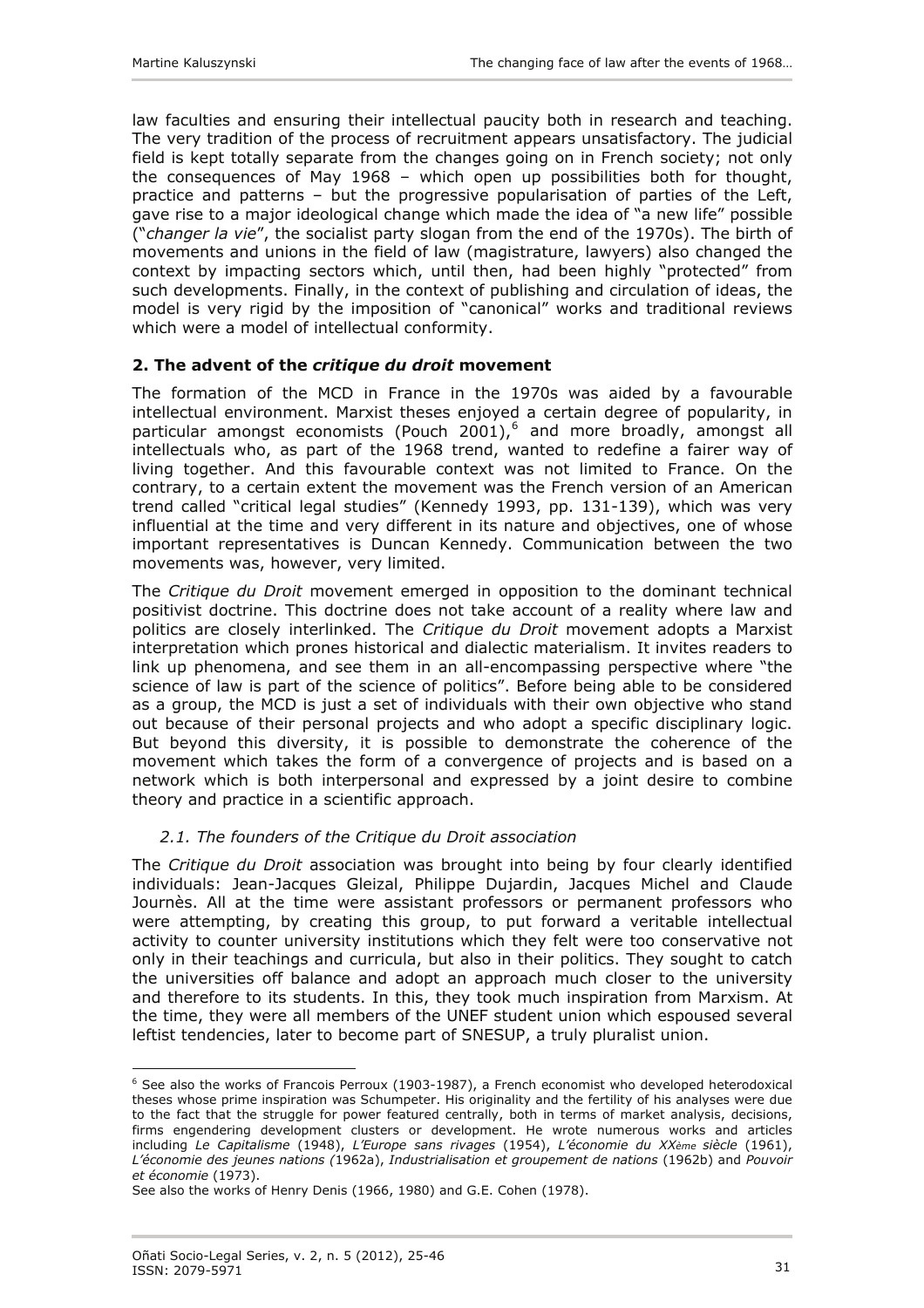Several dates are suggested as the "birth" of the group. Dates vary according to whom we spoke to. For some, it was 1974 (Dujardin 1979), for others 1975 (Antoine Jeammaud 1978) What is interesting from this point of view is to think what, for each one, was the beginning of this intellectual enterprise and what each person believed was the founding moment and what was, for each of them, the original value. For us, the triggering element was the thesis of Jean-François Davignon and the discussions that the work provoked as well as the meetings of Lyon's political studies institute at the "Café on the Corner" and in Arbresle. Meetings began at Arbresle in 1975 and ran until 1979. The seminar of April 26<sup>th</sup> 1975 was entitled *Une Science du droit est elle possible?* In 1977, the MCD became an association whose director at the time was Jean-Jacques Gleizal, with the constitutive meeting of the Collection *Critique du Droit* taking place on March 19th 1977. The *Critique du Droit* association came into being in 1978 as a "movement of thought exclusively among jurists who refuse the prevailing positivism and demand a critical dimension in the study of law on the basis of a materialist analysis" (Arnaud 1993) with its manifesto, the first issue of the magazine *Procès* and the first work of the collection entitled "*Pour une critique du droit*" in favour of criticism of law (Bourjol *et al.* 1978).

There are several moments that represent the creation of the movement: informal meetings where work in progress is discussed, debates on new teaching practices and therefore on a new vision of law, training of a small group with similar intellectual and trade union affinities, a teaching and scientific project; in short, a moment which marked the Movement's emotional and institutional history. Michel Miaille speaks of « *une aventure messianique, intellectuelle et militante* » (interview 13 July 2004). In this phase, presentation was just as subversive as the content, breaking with university hierarchy, combining statuses and ideas, even if this opening was to have its limits and, for some, continue to be selective. All the founding members that we have mentioned here lived precariously to a certain degree, in their relationship with teachers who were to join them shortly afterwards. A group from Lyon and Grenoble joined teachers from Montpellier, Nice et Saint-Etienne, such as Michel Miaille, Paul Alliès, Robert Charvin, Gérard Farjat, Michel Jeantin, Antoine Jeammaud, Evelyne Serverin, Jacques Poumarède, Georges Khenaffou, Jean-François Davignon, Géraud de la Pradelle, etc…

*Critique du Droit* was a provincial movement (Lyon and the south of France, in particular Montpellier, Toulouse and Nice) which set it in opposition to Paris, traditionally the hotbed of innovation, and where the war of ideas was always stronger. Also, at the end of the 1970s, the defence of Marxism appears as a lost hope and to some extent, out of fashion*.* This led them onto the avenue of an intellectual territorialisation of law and knowledge with this strong *tradition of law in Lyon* with leading legal figures as Desmichel, Edouard Lambert, Robert Pelloux, Josserand, Emmanuel Levy (Audren 2004, pp. 79-110, Millet 2000) who stamped their mark on the period. "Social science, the common ground of Lyon's legal science"<sup>[7](#page-7-0)</sup>. All were unionised before becoming politicized.

It is also important to note the role of the Algerian experience. Indeed for many, the University of Algiers was to be the "laboratory" of reform of university studies and in particular in law studies. Actually it was a very important experience in terms of training, citizenship, politics and militancy from 1971 to 1975. Michel Miaille and Claude Journès participated in this Algerian experience, the former as a professor and the latter as an assistant (A. Jeammaud and others). An introductory

<span id="page-7-0"></span> $^7$  Has Lyon succeeded in matching jurists and the social scientists? Lyon, capital of the social sciences, amongst the jurists? The theme of Lyon's alliance bringing legal science and social science together is indeed recurrent in contemporary historiography. It is based in particular on the contributions of a number of professors from the law faculty to projects run by *l'Année Sociologique, Archives d'anthropologie du droit* and *Questions pratiques de législation ouvrière.* Indubitably, social science, like comparatism, constitutes an element of the identity of the approach of Lyon jurists.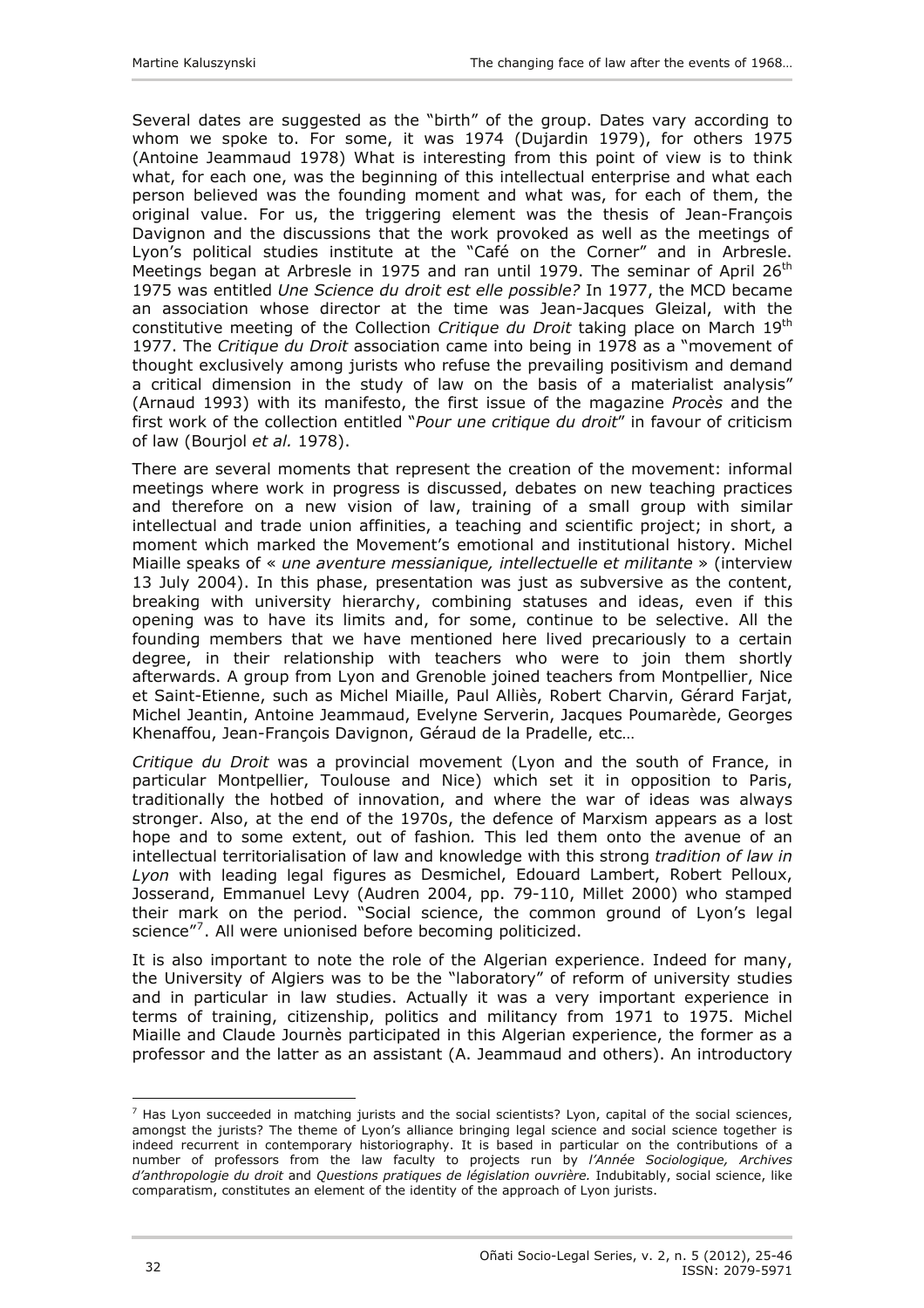<span id="page-8-0"></span>course in legal science was proposed by Michel Miaille, retracing the major legal concepts including positivist, religious, natural and indeed Marxist concepts.

### **3. The setting up and development of the MCD**

*3.1. Knowledge-generating platform: seminars, associations, bulletins, magazines, writings…* 

The Movement was to be constructed around a collection of writings (Journès 1985, p. 267, Michel 19[8](#page-8-1)3, p. 274, Serverin 1985, p. 458), $^8$  meeting places (seminars in Arbresle and later in Goutelas in Forez) and a magazine.

When the *Critique du Droit* association came into being in 1978, it published its manifesto, the founding text of the Movement as well as the Movement's vehicle, *Procès*, in the same year. The association and the development of new ideas within universities in Europe were fairly coherent. Thus, in 1978, the manifesto laid the foundations for a movement seeking a theoretical approach with the objective of leading a collective process of reflection on the basis of the following hypothesis: "the state of law is a set of phenomena resulting from class warfare, characterised by social contradictions in such a way that a supposedly neutral analysis of law simply serves to reinforce the domination of the capitalist production pattern through idealism and bourgeois formalism", a hypothesis which is directly taken from Marxist thinking on law and the state and from his theory of historical materialism developed in collaboration with Engels.

As part of an educational and scientific approach, the MCD started publishing its magazine in its very first year, to share its ideas and generate debate around them. The purpose was to engineer a theoretical exercise in a complete and constructed fashion.

#### *3.2.* Procès*, the Movement's vehicle*

 $\overline{a}$ 

To emphasize the Movement's approach, the members of the MCD called their magazine "*Procès, cahiers d'analyse politique et juridique*"[9](#page-8-2) . It adopted a similar stance to an existing magazine entitled *Dialectiques[10](#page-8-3).* 

The theme of the magazine was very quickly found, taking its lead both from political and legal science and others subjects associated with it (political philosophy, political sociology, etc…). The main idea was to contribute to the creation of a veritable science of law, hence the more philosophical, sociological and historical studies proposed.

<span id="page-8-1"></span><sup>8</sup> The launch meeting of the *Collection du Critique du Droit*, March 1977 at the IEP in Lyon. Attendees: François d'Arcy, Paul Bacot, Patrick Comte, Jean-François Davignon, Philippe Dujardin, Jean-Jacques Gleizal, Philippe Hardouin, E. Jaillardon, Antoine Jeammaud, Michel Jeantin, Claude Journès, Michel Miaille, Jacques Michel, Jacques Pagès, J.R Pendariès, Bernard Pouyet, M.Riottot, Gerard Zalma. 9

<span id="page-8-2"></span><sup>&</sup>quot;I don't remember any discussion about the choice of title...and as far as I can remember there was no difficulty in finding one…I remember the context: readings of Marx and Althusser and the use that we found in those works of the formula "process of work", "process of production" and other syntagms constructed on the basis of the same term. So it had nothing to do with judicial or legal bodies; and everything to do with a processing and anti-essentialist approach to the objects under discussion. As for the subtitle, it met the requirements of the context for a "bachelardian epistemological change" and the desire to link up law and political science". Philip Dujardin, email of July  $6<sup>th</sup>$  2005.

<span id="page-8-3"></span> $10$  "I couldn't say exactly what importance the magazine Dialectiques had for me, or should I say for us, in the context of the launch of *Procès*. Dialectiques was piloted by young Ecole Normale Superior students who were followers of Althusser and members of the PCF (French Communist Party), and in particular the couple David and Danielle Kaisergruberg. I received various members of the team on a regular basis since the principle distribution of the magazine was "militant" introduction, which meant it had to periodically do the rounds of France. This political experience impressed me and I got a lot from it, both intellectually and politically. David Kaisergruberg came to a sticky end (suicide) and the magazine never got beyond its  $30<sup>th</sup>$  issue. But there was undoubtedly in there the ambiance of a period and the "principles" that we shared, the conflicts and divergences that our groups and our parties were working on." Philip Dujardin in an email of August 22<sup>nd</sup> 2005.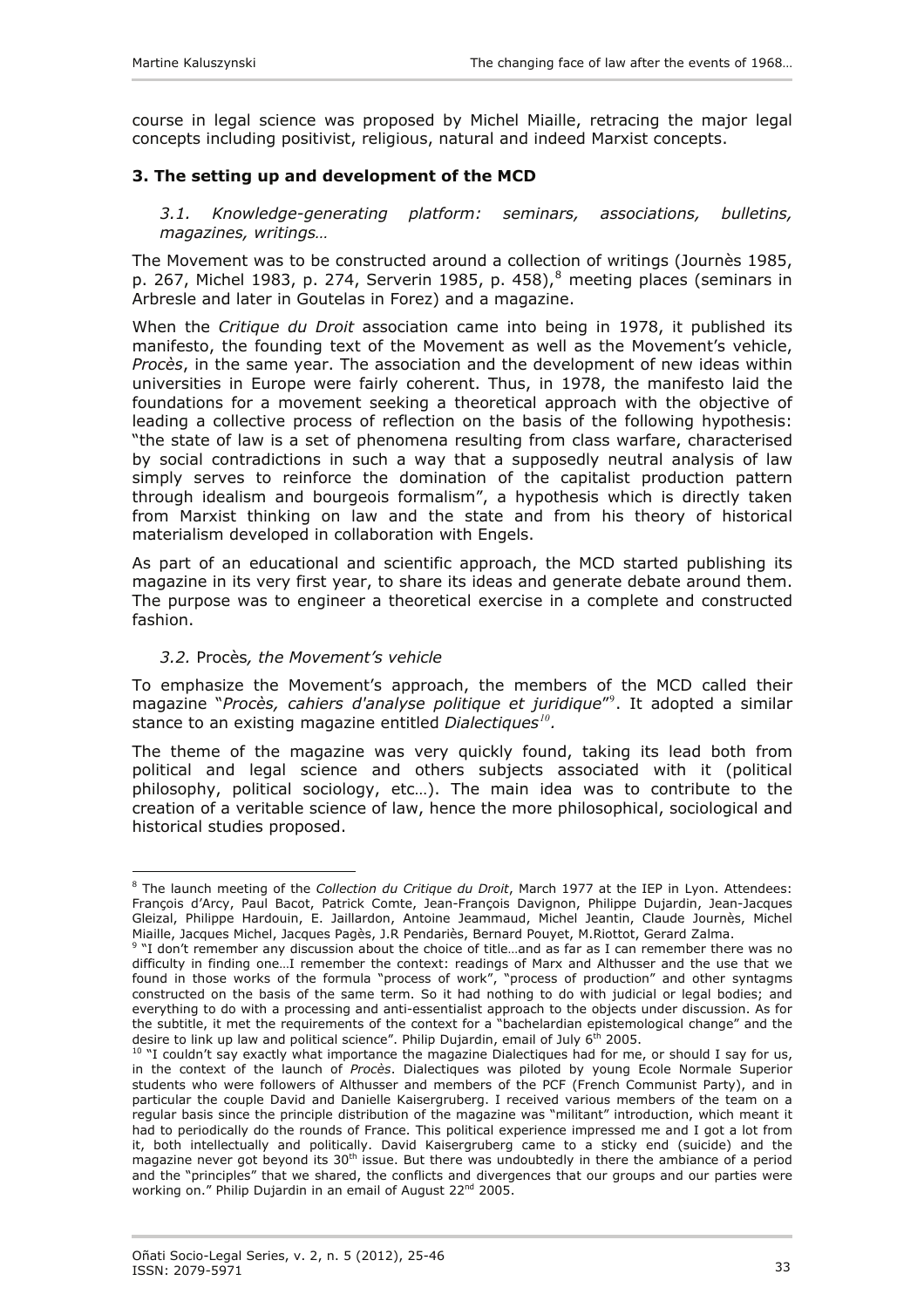<span id="page-9-0"></span>In spite of the financial difficulties encountered to secure a regular publication of the review, 19 issues were published in the 12 years of its existence (1978-1990). It seems that the maximum print run for each issue was 250 copies maximum, according to different interviews we had, in spite of problems accessing sources. As a periodical publication, at the outset the magazine was a six-monthly review but from 1984 onwards it had to slow down its frequency of publication: a single issue was to be published each year from then on. This was the case in 1984, 1985 and in 1990. However, only one issue was published for the 2 years 1987 and 1988, and none at all for 1985 and 1989, for financial reasons.

From reading all these issues of the review, it seems that its journalists always sought to cover certain topics, whether to do with teaching or politics or indeed science and theory.

### *3.3. A teaching and political tool*

Although some effort went into presentation in each issue, with an obvious educational slant, journalists writing in *Procès* magazine also used this platform to political ends.

As years went by, *Procès* writers opted for a more easy-reading format, the journal becoming better organised and with more content. The very first issues were fairly artisanal and austere: typed on a typewriter, giving a fairly rudimentary product which was quite uncomfortable to read, a detail is not without importance: this formatting obstacle came on top of more fundamental difficulties when reading of articles of sometimes dizzying complexity. From the  $5<sup>th</sup>$  issue onwards (i.e. the first issue of the 1980s), the texts were typed on a computer, making the content more attractive. Illustrations were also added to improve presentation, along with tables, photocopies of paintings (in issues 11 and 12 in particular), all making it an easier read. It is also important to emphasize that the authors chose to structure the content of the magazine in a very particular way, found right through to the last issue. In the first section they proposed articles, i.e. reflections and personal works submitted by participants. In the second part they added transcriptions of interviews, research notes, readers' notes, reviews of written works, reviews, conferences and symposia. Without any obvious connection with the theme of the issue in which they were placed, these extracts stayed with the general theme of that particular issue. Indeed, overall they echoed the works which directly emerged from the MCD in France such as those published, amongst others, by the *Collection Critique du Droit*, by the publisher Maspero<sup>[11](#page-9-1)</sup>, given that François Maspero sympathised closely with these ideas. Of course, this meant providing new avenues of investigation and reflection to readers but also adopting positions in relation to the work of their contemporaries. Furthermore, from the  $6<sup>th</sup>$  edition onwards (i.e. the  $2<sup>nd</sup>$  issue of the 1980s), the writers decided to include a foreword at the beginning of each issue to explain the theme of that particular issue. This took the form of a "presentation" or an "introduction". Finally, for practical reasons, it was decided fairly rapidly to add a recap of the tables of contents of previous issues at the end of each issue. This gave the reader an overall and complete vision of the work done, allowing the reader to refer directly to the articles that interest him.

The MCD's work in *Procès* magazine is part not only of a teaching approach but also a political approach. One of its objectives was indeed to disseminate a Marxist reflection and if possible, broaden its scope. This was unsettling for members of the university world of law at the time.

<span id="page-9-1"></span> $\overline{a}$  $11$  Having left the Communist Party (PCF) to support the FLN, Francois Maspero founded Additions Maspero in 1959. In 1961 eight of his books had been banned. Subsequently, he edited all the classics of Trotskyism, of Ché Guevara's disciples and other national revolutionaries. Maspero was fined several times and deprived of his civil rights and spend time in prison. In May 1982, Éditions la Découverte carried on the work of Éditions Maspero (François Maspero left the world of publication for good).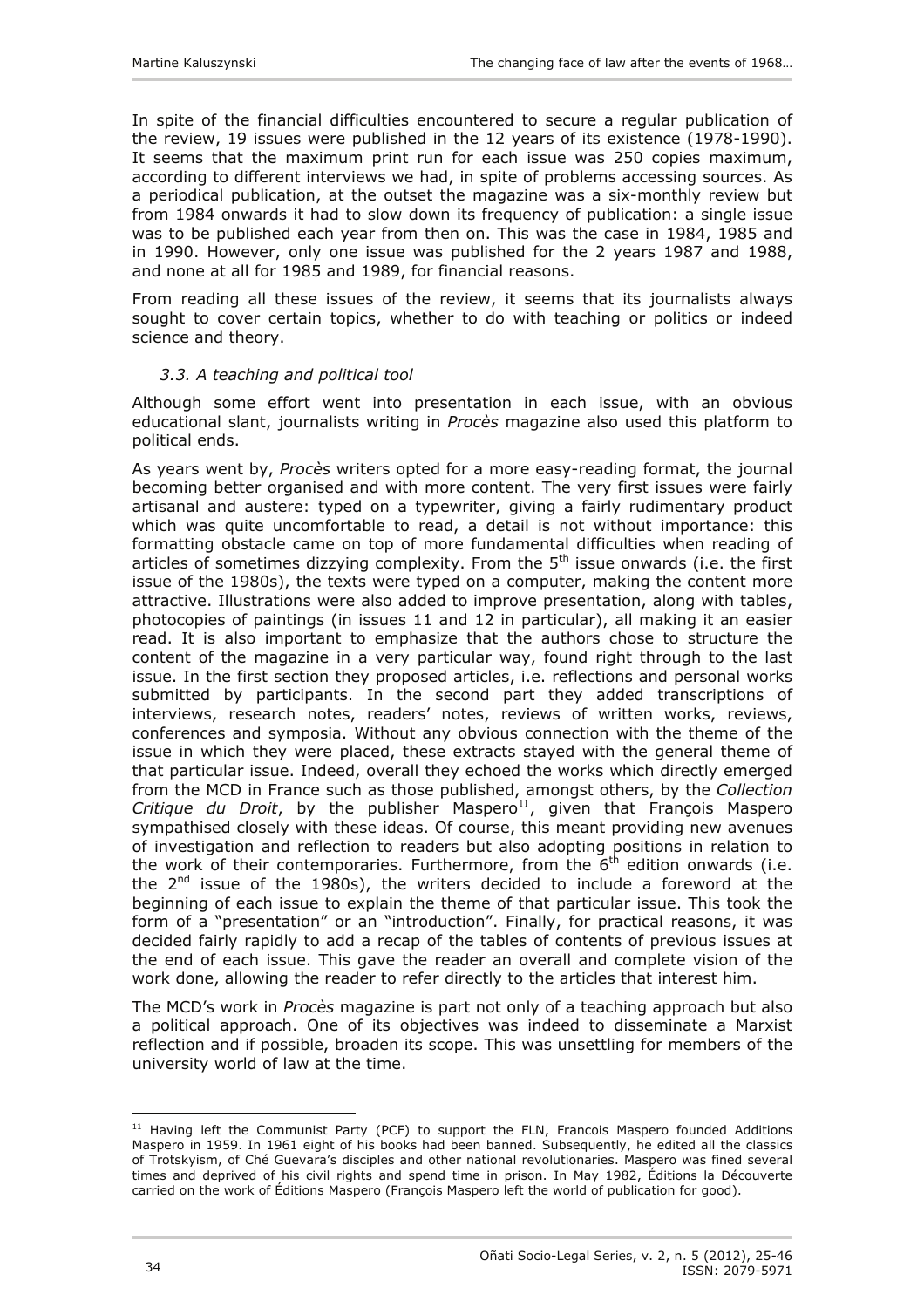### *3.4. A political objective*

<span id="page-10-0"></span>The political nature of the work is emphasised by the writers themselves when, sarcastically, in the foreword to the seventeenth issue of *Procès*, they express surprise at receiving less funding than other reviews. Indeed, because it is published by the Centre of Legal and Political Epistemology of Lyon II University, the journal received local university grants on top of issue sales revenues. The price was initially set at 50 FRF, before increasing to 90 FRF. The other element suggesting the MCD's political involvement is its desire to develop networks. *Procès* appeared then as a good vehicle to achieve this. Thus, the second part of the journal and its advertising space was dedicated to ensuring wider dissemination of critical studies of law throughout France and abroad<sup>[12](#page-10-1)</sup>.

Designed as an educational and political instrument, *Procès* was first and foremost a scientific tool. The idea was to develop another, more critical vision of law and the State, and to construct a veritable science of law. This ambition is expressed in the presentation of the 1<sup>st</sup> issue of *Procès*. The objective of the authors is explained in these terms: "critique to undertake (…) to the necessity to build (…) a science of the State, and better still a science of politics which finally makes a science of law possible (*Procès* 1978 nº 1b)," adding: "this science (…) is present in the works of Marx and Engels and partially formalised in the work of Marx". Indeed, it considers that the historical theory of materialism simply serves to open the way to a science of law and therefore it remains to be constructed in order to be offered to students in particular. And that was clearly their ambition when they launched *Procès* magazine.

For them it was the idea of breaking with the still-dominant positivism of the time in law faculties which could only conceive of the study of law through law itself, which presented all rules as an abstract standard which explained and justified itself within the parameters of an abstract system called "Law" but also with a view to moving to socialism in time. Whilst their initial objective announced a work of theoretical construction, we have to note that the first issues were more to do with theoretical reflection than any authentic theoretical construction. The themes addressed were to bear witness to the multi-disciplinary aspect of the approaches adopted and the diversity and modernity of the themes chosen for the various issues. The magazine's writers would appear to have sought to provide a constructed work: most of the issues were dedicated to the study of a particular theme. Only a few issues failed to offer unity between the various analyses contained within, and there are few of them (issues 9 and 13). With the emphasis on coherence and diversity, *Procès* is perfectly representative of the theoretical construction work carried out by MCD in France.

*3.5. A joint desire: a critique of law and a founding work: Miaille's* Une Introduction Critique au Droit

To pin down the origins of the Movement, it is important to dwell a little longer on the term "critique" was taken to encourage criticism but in a positive way. Proposing a new way of reading, understanding and analysing law seemed interesting and particularly important for the authors concerned. The very term

<span id="page-10-1"></span><sup>&</sup>lt;sup>12</sup> The publication of works from the *Collection Critique du Droit* are mentioned in the publication, a collection which was directly under the responsibility of the ACD, in the Maspero collection. Also cited are a large number of university journals such as *Léviathan* (Strasbourg), *Économie et Humanisme* (Lyon), *Actuel Marx* (Paris), *Critique des sciences économiques et sociales*, *Dialectique*s (Paris), *Droit et société*  (Paris), *Analyse, Épistémologie, Histoire* (Lyon), *Revue des parlementaires de langue française*, *Revue interdisciplinaire d'études juridiques* (Brussels), the Quebec journal *Anthropologie et Sociétés* (Laval), the Italian *Critica del Diritto* (Rome) and the Spanish *Primera Instancia*. Finally, information was provided on conferences and symposia covering questions which were directly part of a critical reflection on law: also evoked were European study conferences on criticism of law, the meetings at Goutelas in Forez, etc…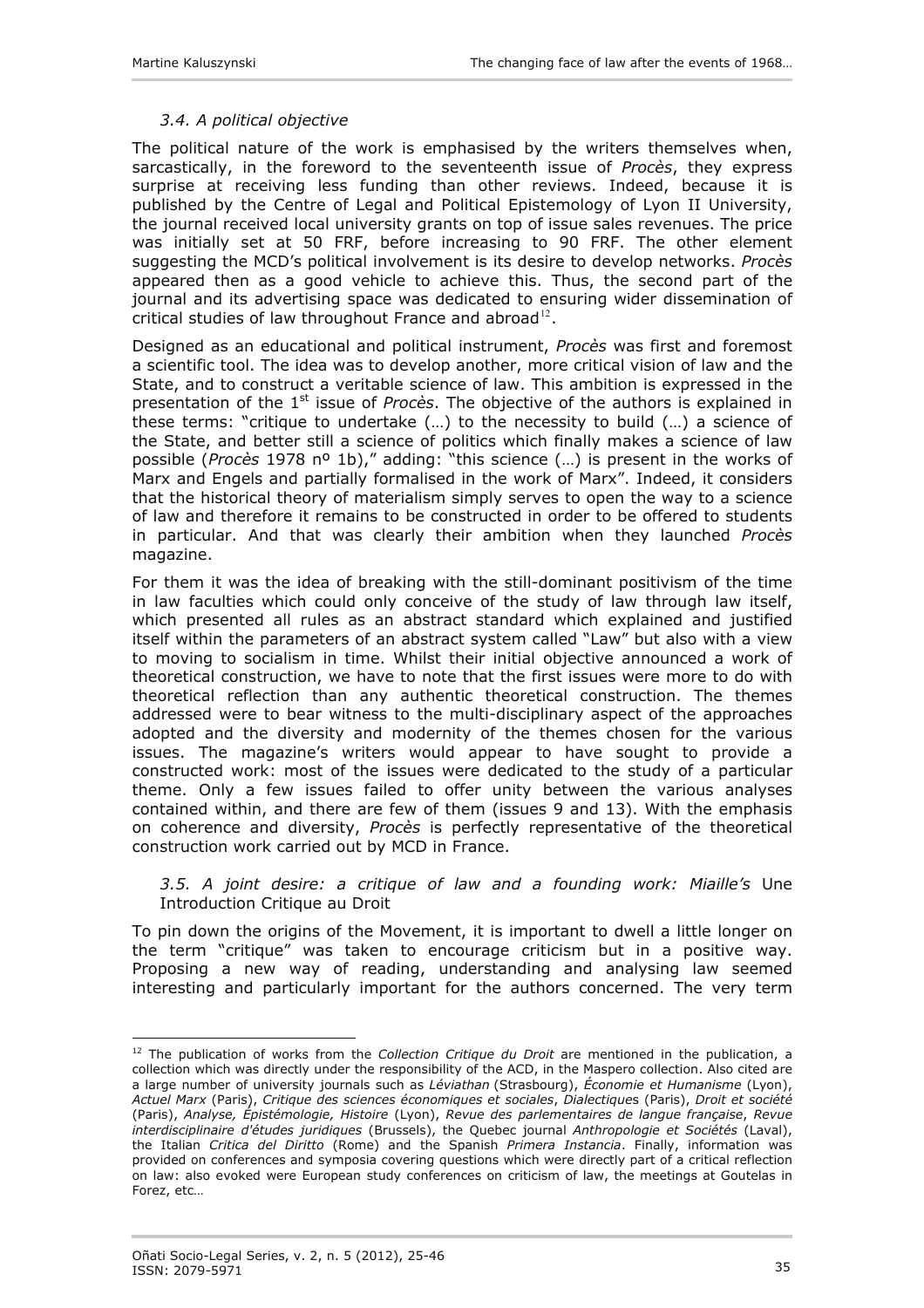<span id="page-11-0"></span>"critique" sometimes appears in the very title of works. Amongst these "critique" works, some express the desire to provide an introduction to a type of teaching<sup>[13](#page-11-1)</sup>.

The book by Michel Miaille will be the basis of the reputation of the movement.

In 1976, Michel Miaille wrote one of the most famous texts in critical legal literature of the 1970s. *Une Introduction Critique au Droit*<sup>[14](#page-11-2)</sup>, according to the author, is designed for students coming into their first year of law. In fact, the work is intended for a much wider audience since it is understandable to any non-expert. It follows a dual objective: from the teaching side, reflecting on law itself and the legal universe which surrounds it, and a critical objective, addressing the way law is traditionally introduced to students using recommended manuals or a given teaching style, addressing the real question of "What is law?" in only a very simplistic manner. The major interest of this work is to present both a summary of critical theories on law and a guide to reading matter, providing the critique's tool. It is about inviting the student who is beginning his studies in law to think more deeply about the purpose of his studies. In fact this objective is a veritable programme of transformation of teaching and learning practices in law, to the extent that traditionally, introduction to law is more an announcement of the knowledge which will be taught during the law course than an invitation to take a critical look at law. The purpose of Michel Miaille is to introduce a scientific methodology from the very beginning of law teaching to illuminate grey areas to which the students were not habitually exposed. The requirement for epistemological questioning is emphasized in order to found a veritable legal science. Before the prevailing positivist interpretation in introductions to law which stubbornly describe what is visible, Michel Miaille therefore defends critical and dialectic thought whose thesis is that the world is complex and reality relative. Hence, several university assistants were to find common interest in this way of thinking. Constructing a science of law therefore meant going beyond simply the study of legal standards: what we call "technique" and what can be defined as reflecting the legal system as it appears, without explaining its form and content. Legal technique clearly allows us to determine the content of standards and interpret them, compare them and apply them to cases to which they refer, but does not allow what is behind the legal façade to emerge and explain its economic and social functionalities as the MCD sought to show.

### *3.6. A major project: throwing teaching practices into question*

For the founders of the Movement, the objective is to transform teaching practices at law faculties which are judged to be over-conservative.

The interest of this body of work resides primarily in the fact that it takes teaching as the subject of a critical analysis $15$ . A whole teaching approach promoting in-depth reflection on teaching methods<sup>[16](#page-11-4)</sup> was to be put in place. Indeed, whilst the different authors are researchers, for the most part they are also teachers. Succeeding in their objective of a political transformation of society requires a different sort of training for students, and in particular in law studies. The target is to create a veritable legal science which shows the ideological and conservative nature of

<span id="page-11-1"></span> $\overline{a}$  $13$  This is the case for example, with the founding work by Michel Miaille (1976); the author's first objective was educational because he sought to invite the student who is starting off in law to develop a proper critical approach to law so that he can carry out a veritable work of reflection, and not provide him, as is the case of other works that introduce law, with an introduction to law as a foretaste of knowledge transmitted in law faculties. Michel Miaille (1978, p. 266) was also behind a critical introduction to constitutional law through his work.<br><sup>14</sup> Jean Carbonnier (1978 p. 126) identified the initial manifesto.

<span id="page-11-3"></span><span id="page-11-2"></span><sup>15</sup> Jean-Jacques Gleizal studies training for jurists as a social phenomenon. The starting point of his reflection involves showing that the training of jurists conditions the production of law to the extent that these jurists are led into the world of law. In this perspective, the author analyses the nature of this training in French capitalist society (Gleizal 1979, p. 50-77, and 1980).

<span id="page-11-4"></span><sup>&</sup>lt;sup>16</sup> It was in this spirit that Jacqueline Gatti-Montain (1987) wrote through which she analyses the teaching of law from a historical and critical perspective.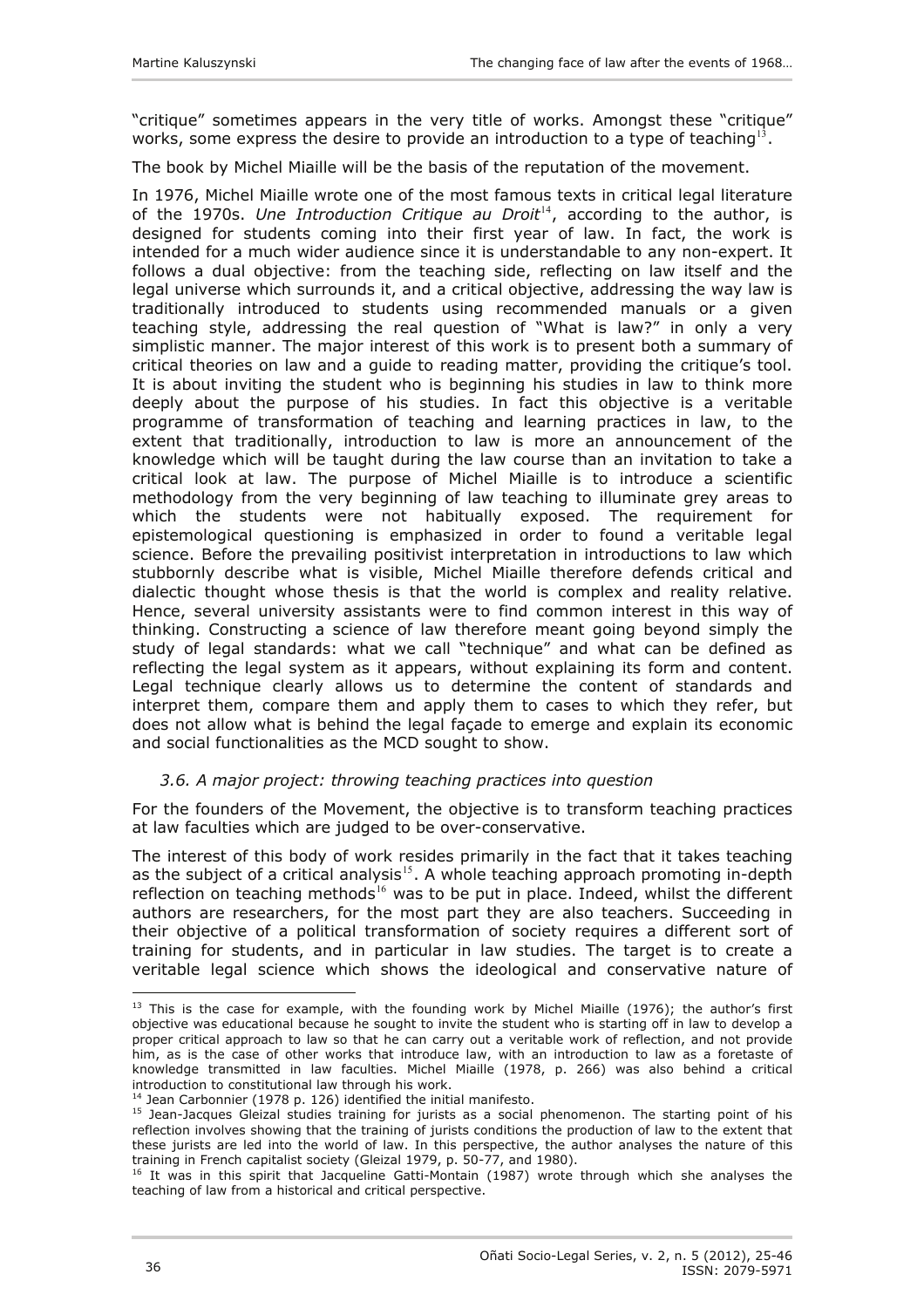<span id="page-12-0"></span>received thinking. On the other hand, since it is not established dogma, it must commit to a veritable polemic which keeps its options open.

The Movement then, at the beginning of the 1980s, was to produce numerous texts whose content was educational and scientific and sought to analyse more precisely the tools and practical rules of legal mechanisms. For the Movement, this was about implementing a veritable materialist theoretical line of argument which would not apply the theory already taught in law. The MCD sought to implicate research in teaching and organise its work into workgroups, and emphasised the need to rethink law both in its theoretical dimension and its conditions and practical implications.

It does not seem however that teaching practices within law faculties were radically changed as a result of the MCD. The MCD's influence on teaching practices was undoubtedly greater from a theoretical rather than practical point of view.

#### *3.7. A theoretical and practical approach: a practice of theory and a theory of practice*

The coherence of the MCD is marked by a shared commitment and a desire for change. Theoretical and scientific research is a way of looking at practical and political transformation. As part of this perspective, the emphasis is placed on theory as the subject of the transformation of a new theoretical practice: it is about interpreting the legal and political mechanisms of the production of law in a different manner. These two directions are intimately linked, but they are to be presented in a different manner, as two logical moments which constitute the critical study of law.

This synthesis of practice and theory is used by the ACD and explains the birth of *Procès* through the existence of "a political and theoretical imperative" (ACD 1979). This imperative has a specific field of application in the area of teaching. Indeed, the purpose of the Movement is to transform teaching and research practices in law faculties and thus contribute to a different understanding of law within the perspective of a transition towards socialism" (Miaille 1993, p. 132).

Within the MCD, therefore, there is a creative tension between practice and theory whose horizon is a new way of practising theory. The stated desire of the MCD is to develop a new practice of theory necessarily requiring theoretical reflection on the practice itself. This strong link between theory and practice is restated in the presentation of the 6th issue of *Procès*. The MCD authors want to "work on the presuppositions of the politico-legal world, go into greater depth on theoretical research, open up a broader debate on law in social teaching and create concepts without which there can be no proper understanding and transformation of our societies" (*Procès* 1980, n. 6). The theoretical reflection therefore goes hand-inhand with political practice, but it also concerns legal practice, as we see, for example, in the works of Evelyn Serverin (1979), who a few years later, Evelyn attempted to develop a veritable theory of case law practice in her study (Serverin 1985).

The various actors and authors contributed to the development of knowledge within their disciplines and attempted to transform and work with law as a political science differently, and with adjacent disciplines such as sociology or political philosophy. Those involved in the MCD - characterised as much by its heterogeneous nature as by its coherence - set the objective of promoting a new practice of theory.

## *3.8. Diversity and coherence of MCD*

The scientific production of the MCD authors was characterised by a great variety of personal processes. It is expressed first and foremost through the specificity of each scientific project and subsequently, by methodological choices and specific theoretical presuppositions. MCD is characterised indeed by a broad diversity of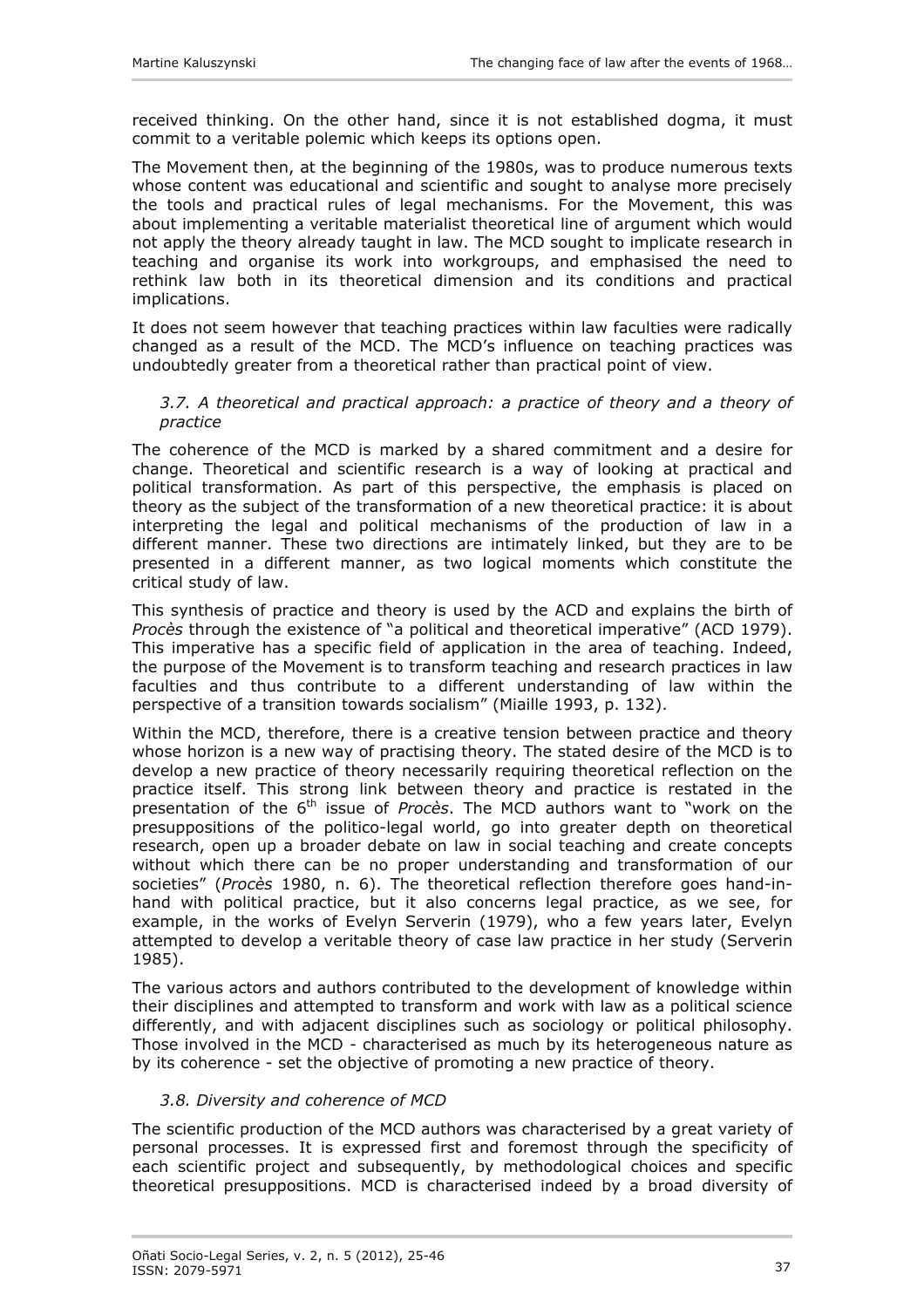<span id="page-13-0"></span>scientific projects which are specific to each of its authors. But for the most part, they are university writings, exercising teaching and research activities at various levels and ranks. But this variety of projects seems to follow a certain disciplinary logic which imposes specific constraints upon the researchers. Thus, the writings of authors from the Movement are part of the disciplinary fields of law and political sciences. But they also entail a multi-disciplinary dimension and refer to adjacent disciplines such as history or political philosophy.

### *3.9. A multi-disciplinary dimension and a vast range of topics*

The diversity of the topics studied by the authors of MCD is particularly well illustrated by the variety of themes addressed in the successive issues of *Procès*. Indeed, general reflection on the theory of law and the State run adjacent to more specific analyses on specific areas of the legal and political system. In this respect, we can identify several representative theme-based complexes in their scientific writing. Whilst the early issues of the magazine are more turned towards theoretical questions, and seek to legitimise the Marxist approach to law (*Procès*  1978, n. 1 and 2), studies are very quickly focused on more precise areas such as case law or teaching (*Procès* 1979, n. 3), police (*Procès* 1980, n. 5 and n. 15/16), economic law (*Procès* 1981, n. 7) or indeed, colonial law (*Procès* 1987/1988, n. 18). The MCD thereby took interest in several branches of the legal field: administrative law, constitutional law (Dujardin 1979), civil law and in particular, employment law (Jeammaud 1978); research in law (Jeammaud 1978, Benchick, Charvin and Demichel 1986, p. 134) and political science (Miaille 1978, p. 266).

This great variety requires specific approaches. As any topic can naturally be situated in several fields, the authors used highly diversified approaches themselves. This multidisciplinary dimension of the MCD resulted in approaches which particularly interested the fields of sociology, philosophy (Michel 1983) and history. From this point of view, we are looking at the first convincing form of "socio-history". In this sense, the use of history is encouraged by Yannick Guin in his *Epistemology of the History of Law of Employment*. According to the author, its historical approach meets the requirement for reciprocal and ongoing questioning between the reality of legal facts and concepts so as to demonstrate the origin, nature and foundation of employment law in capitalist society (Guin 1983).

The diversity of scientific projects and the differing objectives of the actors of MCD are expressed through their theoretical presuppositions and methodological choices.

#### *3.10. Reference to non-Marxist methods: A plurality of interpretations of Marxism*

Within the MCD, there is no systematic reference to Marxist principles. This is the case of Jacqueline Gatti-Montain (1987) which was inspired by Nizard (1972, p. 287) or Serverin (1985) who does not explicitly claim Marxist heritage in the development of an analysis method that she implements for her research on case law practice. She refers primarily to comprehensive sociology espoused by Max Weber, but using as reference the approach by Max Weber, Evelyn Serverin distances herself from Marxism. Indeed, she shows that those who produce law are neither theoreticians of law or society; law is produced by its own regulatory mechanisms of which the doctrine is a part. Furthermore, when Marxism is used as a theoretical foundation for scientific analysis, it is not necessarily taken as "the one and only" vision of Marxist ideology. The MCD presents a plurality of Marxist interpretation (Journès 1982) which corresponds to the different sensitivities and objectives of each author. In his article of 1982 on the crisis faced by Marxism, Claude Journès identifies this plurality of interpretations of Marxism and attempts to go beyond it through a constructive perspective.

In the MCD, there were several ways of being Marxist; there is a level of economic Marxism and references to Marx as a philosopher. Some are closer to Trotskyites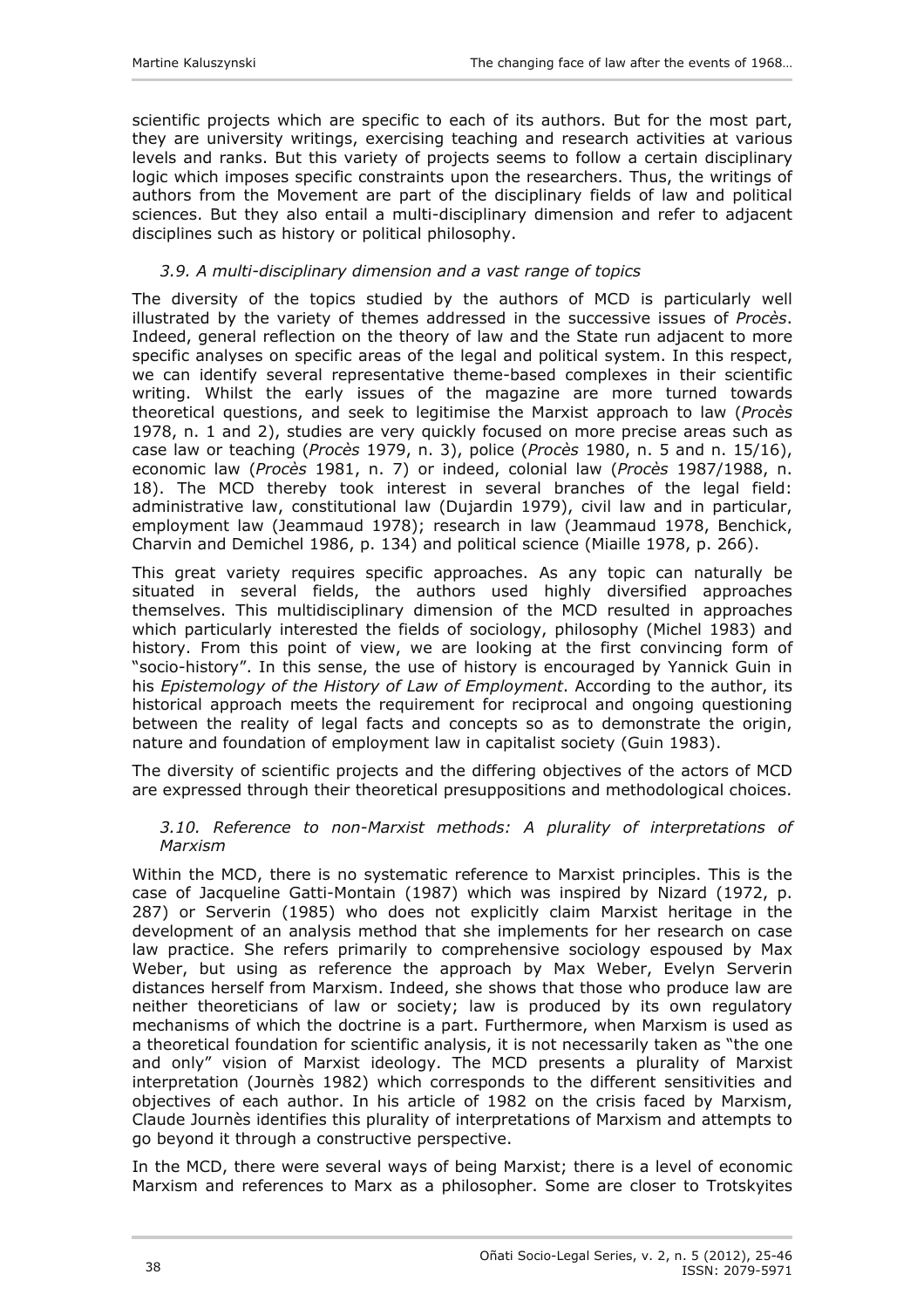<span id="page-14-0"></span>such as Jacques Michel, others to Communism such as Claude Journès and some are members of the PSO, as in the case of Antoine Jeammaud. But they find common ground in a universal approach to Marxism. It is fair to say that the MCD had three components: *Procès* magazine, the *Critique du Droit* Collection and the *Critique du Droit* Association. These three entities federate individuals to form an interpersonal network where the writings of some add meat to the contributions of others, and what is more, feed off the works of authors from outside the Movement.

We could carry out an analysis of the Movement in terms of networks, which would require first of all defining the surface upon which the network based itself. New discursive productions, works or articles by authors from the MCD are nodal points or knots which are linked by relationships of interconnection or intertextuality. These intertextual relations are established by different authors who refer explicitly to the works of other authors of the Movement or to Marxist writers on Law from outside the Movement.

Here, we are working with the idea of "politicization of science" and knowledge. Its very foundations and teaching were laid out flat for scrutiny. Judicial knowledge placed in a critical situation in an analysis where the major thesis is to say that law participates in the creation, operation and reproduction of production relationships by representing them in a deformed manner, i.e. through this dimension that we refer to as "ideological". This means sympathising with the idea that capitalist society is essentially law based and law appears as the specific and necessary mediation of the production relationships that characterise it. Legal rules and political forms cannot be self-fulfilling, and take their roots in the conditions of material life.

Thus, the pertinent research topic with the ambition of reporting on the arrival of functions and transformations of law could only be this form of representation, organisation and reproduction of social production relationships of social life which we shall refer to as *Politico-Judiciaire*.

### **4. Contributions**

The Movement did propose a new, or rather renewed, theoretical approach to the intellectual blockade mounted by the law faculties. Their analyses in Marxist terms were unknown or caricatured in Stalinist forms with a prevalence for the economy and mechanical methodology. What *Critique du Droit* was to propose was another interpretation marked by Althusserism and the renewal of Marxist studies linked to Poulantzas. The return to the very texts of Marx and work on these texts is the originality of the Movement which helped us to discover – or rediscover – a fact which is now accepted: there are several possible interpretations of Marx and, more particularly, there are non-dogmatic interpretations which raise questions, instead of constructing a "theory" in the sense of a closed doctrine. What the Movement did on Marx was what had been claimed by the critical movement for a long time: not manufacturing critical weapons (such as new dogma) but proposing a criticism of weapons through an interest in the judicial debate. Hence a series of works which can be referred to as "fundamental research".

Even though the link with movements and syndicates was very weak (SM, SAF, *Boutiques du Droit*) it obviously served to highlight law teaching and practices. This was about "getting away from theoretical law" to come back to it in a more helpful way<sup>[17](#page-14-1)</sup>. This resulted in a series of works on teaching theory which functioned as "counter manuals" in the key subjects: civil, constitutional, economic and international law and subsequently administrative and employment law.

<span id="page-14-1"></span> $\overline{a}$  $17$  Interviews with Régine Dhocquois on February 21<sup>st</sup> 2004, Daniele Lochak on July 13<sup>th</sup> 2006.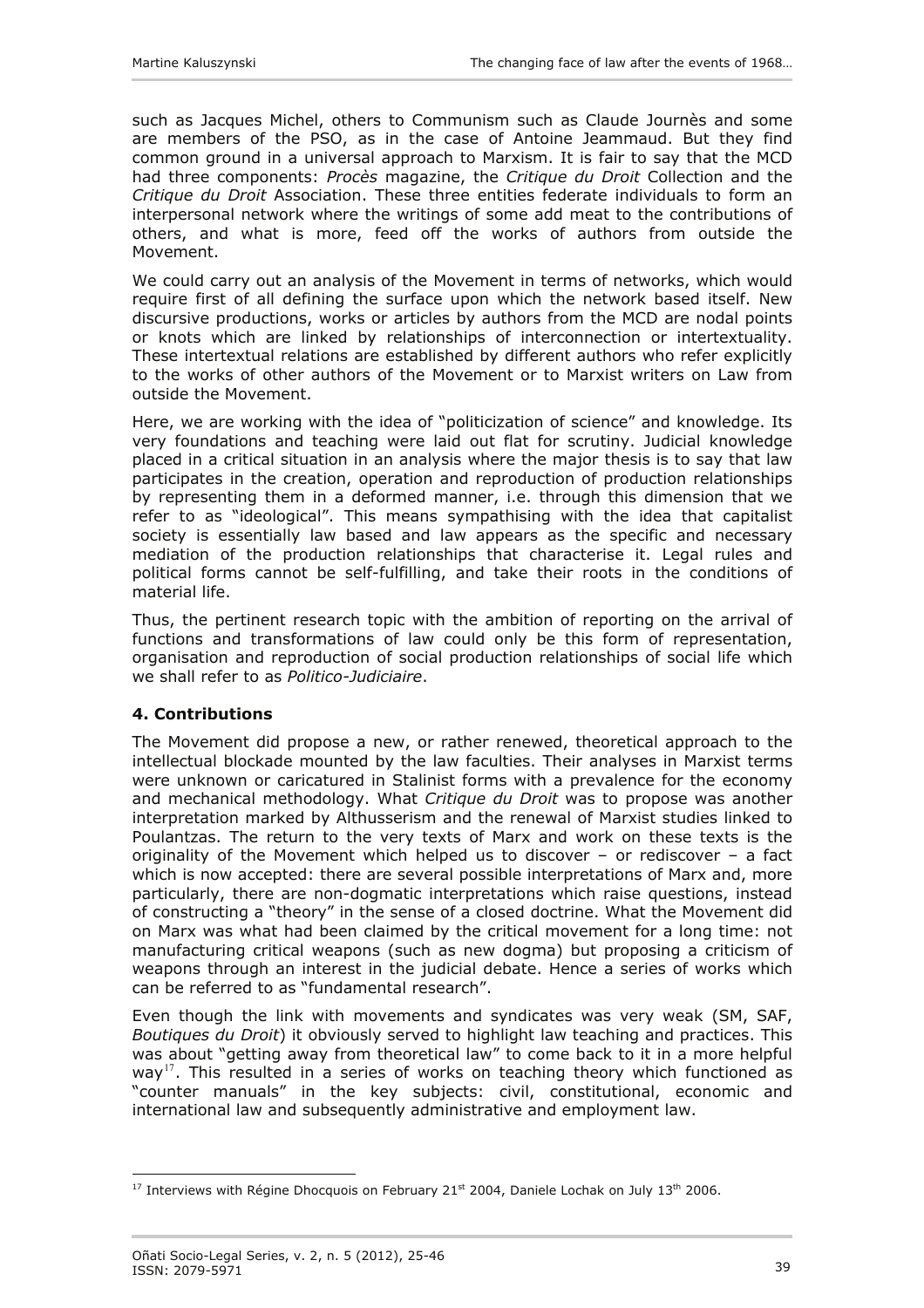<span id="page-15-0"></span>Finally, this project was built on a strong ambition: that of institutional recomposition, even suggesting the "end" of law faculties and the creation of faculties of social sciences where law would no longer be independent of the other subjects. Without realising it, they were announcing the return to an old multidisciplinary teaching idea. This idea succeeded in challenging the way in which members of the teaching corps were recruited (with the end of *aggrégation* as a form of competitive entry guaranteeing the longevity of orthodoxy) and even the calling into question of the body of professors who were intended to become unique and non-hierarchical. A veritable project for teaching and education, the successful implementation of multi-disciplinarity and the possible socialisation of law.

On top of this intellectual project there was a teaching-related project: teaching law in another way by proposing students and teachers a different relationship with the very activity of jurists. We see right away how this reminder is only to do with ideas, promoting theoretical voluntarism without analysing the conditions and contradictions of the Movement.

The MCD was therefore to enjoy mitigated success. The different groups who proposed a critical approach were to find some sympathy and this was to vary according to country. In spite of the difficulties the MCD encountered in France maintaining coherence in its work, which was finally to result in its disappearance in 1990, this way of thinking did however manage to introduce a different way of looking at law both in France and abroad.

The influence of the MCD was to be seen partly in its institutional extensions and also in the contacts that it was able to establish abroad. Thus, the most personal research at the beginning of the association's lifetime became institutionalised in official status terms. Thus, Michel Miaille formed CERTE in Montpellier (*Centre d'Etudes et de Recherches sur la théorie de l'Etat*). He took an interest in political practices and representations and in modes of socialisation and representative democracy. Its main research theme focuses on public politics. The Economic Law Research Centre (CREDECO) was set up in Nice. It was launched by Antoine Jeammaud in Saint Etienne from the Saint Etienne group of Critical Research on Law (CERCRID). The CERCRID was created in 1982 in the faculty of Law and Economic Science of John Monnet University in Saint Etienne (UJM), now known as the Law Faculty. It has been associated with the CNRS since January  $1<sup>st</sup>$  1985. Jacques Michel in Lyon also founded the GREPH, a political and historical epistemology research group which was a "young team" created in 2003 and attached to the Political Studies Institute (IEP).

Connections with faculties abroad in Italy, Belgium and South America were but brief moments giving the illusion of a global influence of the Movement. But other critical movements were to appear in Europe and particularly in Belgium, Holland and the UK. However, none was to have the impact that the French ACD had. The association was to enjoy a certain international influence because it rapidly developed contacts with countries such as Belgium, Germany and Italy, but also with universities in South America (eg: Mexico and Brazil). By way of example, it was co-founder of the "European Conference of Criticism of Law" (ECCLS) in 1981. Some of the texts were to be translated into Spanish, Italian and Greek for similar journals to *Procès*, such as "Critical" in Mexico and "Contradogmàticas ".

### **5. Pavane for a dead infant: the end of critical legal studies?**

### *5.1. Obvious divergences on the intellectual and political plane*

The MCD which began in 1978 survived for only 12 years due to a lack of internal coherence, in spite of the considerable influence that it was able to exercise in the university. The Movement enjoyed substantial success amongst French and foreign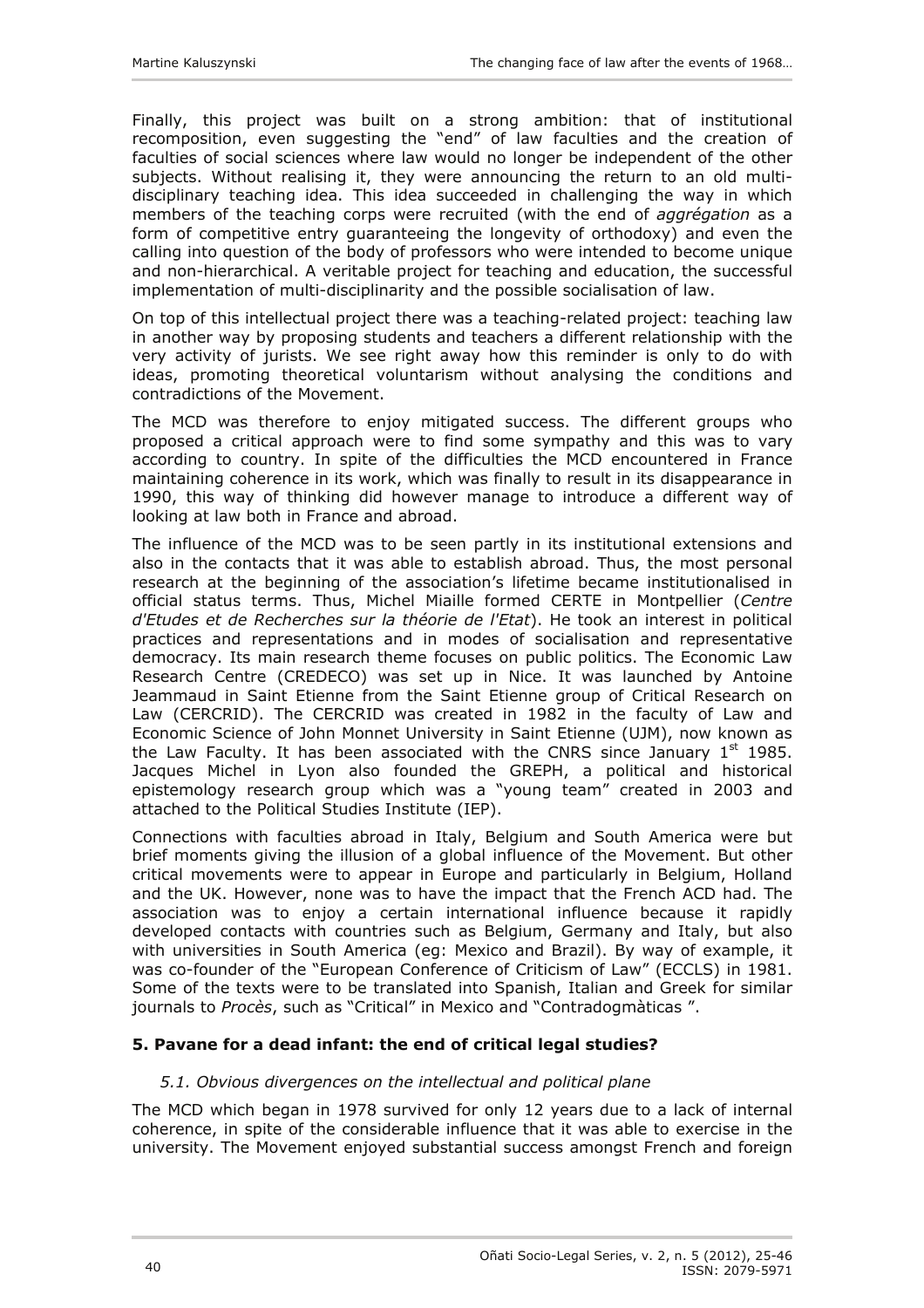$intellectuals<sup>18</sup>$  $intellectuals<sup>18</sup>$  $intellectuals<sup>18</sup>$ , but it allowed intellectual and political divergences to emerge which were to counter the federating objective which was there at the beginning. From 1981 onwards, under the pen of Jean-Jacques Gleizal (1981), we read that "*Critique du Droit*" did not fully succeed his fairly critical review offering some interesting strategic options.

The MCD's theoretical construction approach based on a materialist analysis of law, made it impossible to get beyond differences of opinion amongst its members, both in terms of the intellectual approach to adopt and their own political convictions. The career paths of the different members of the association mean that meetings become difficult to organise. In order to solve the problem of distance between the members, the idea of local groups evolved. The centres created were designed to continue fulfilling the ambitions of the Movement after its demise.

The end of the Movement is particularly marked by the nature of the conflicts opposing the members of the Movement. Differences in statuses<sup>[19](#page-16-1)</sup>, some being assistant professors and others already professors – were quickly to mark their conflicts. The careers of the founders of the Movement were those most affected, whilst those who became figure-heads were those who succeeded at their careers institutionally, which slid them progressively into the sort of academia to which the Movement was so averse.

There was a certain disenchantment with the Movement<sup>[20](#page-16-2)</sup>. There was disenchantment more generally because of the diversity of personalities and temperaments involved and, beyond their professional status, there were the different objectives that they invested in the Movement and/or the journal.

The fragility of the Movement prevented it from really taking on a recognised role in its field. Of course, there were outbursts (such as the production in the middle of the 1980s of a new set of works presented as "critical" and a review called "*Droits*" with an innovatory dimension and style); but the small group was unable to stand up to a highly rigid and somewhat airtight publication system – especially given the investment that would have been required to set up a truly "militant" movement.

The diversity of careers of its members (coming from very different parties or leanings), and the diversity of interests they had, led to a sort of management of the Movement where there was respect for differences within, but a reputation for Marxist dogma on the outside – especially as theory was favoured over news, which was frowned upon as a detour which would have obstructed or prevented the Movement's fundamental raison d'être. The openness, seen as necessary and desirable by some, was not to be followed by others, as illustrated by the very loose links that the Movement had with other movements and unions, to the extent of there being none at all (SM, SAF, *Boutiques du Droit*). The pure and beautiful doctrine was to extinguish the desire for openness which finally could not be achieved or was to be achieved elsewhere.

Finally, the election victory of the Left in 1981 and the advancing careers of all the members of the group – in some cases they had actually become figures of the profession – further weakened the possibilities of offering a credible alternative.

<span id="page-16-0"></span><sup>&</sup>lt;sup>18</sup> At the Arbresle or Goutelas seminars, the following were present. We mention just a few because an exhaustive list would be enormous: Mireille Delmas-Marty, Jacques Chevallier, Danièle Lochak, Régine Dhocquois, Tienot Grumbach, Odile Dhavernas, Gérard Timsit, Raymond Verdier, Klaus Kroissant, André-Jean Arnaud, Michel Troper, François Ost, Michel Van de Kerchove, Christine Lazerges, etc… and by correspondence with *Critique* on a more occasional basis, Olivier Duhamel, Pierre Favre, Bernard Lacroix, Jean-Pierre Cot…

<span id="page-16-1"></span> $19$  Jacques Michel, interview March  $2^{nd}$  2004: Antoine Jeammaud is more moderate. For him, the decline of the Movement is clearly linked to the development in the careers of the different protagonists but in particular because of the political split and the end of the socio-economic context of the era. Interview of particular 50000 of the political spint and the<br>February 26<sup>th</sup> 2004.<br><sup>20</sup> Jacques Michel, interview of March 2<sup>nd</sup> 2004.

<span id="page-16-2"></span>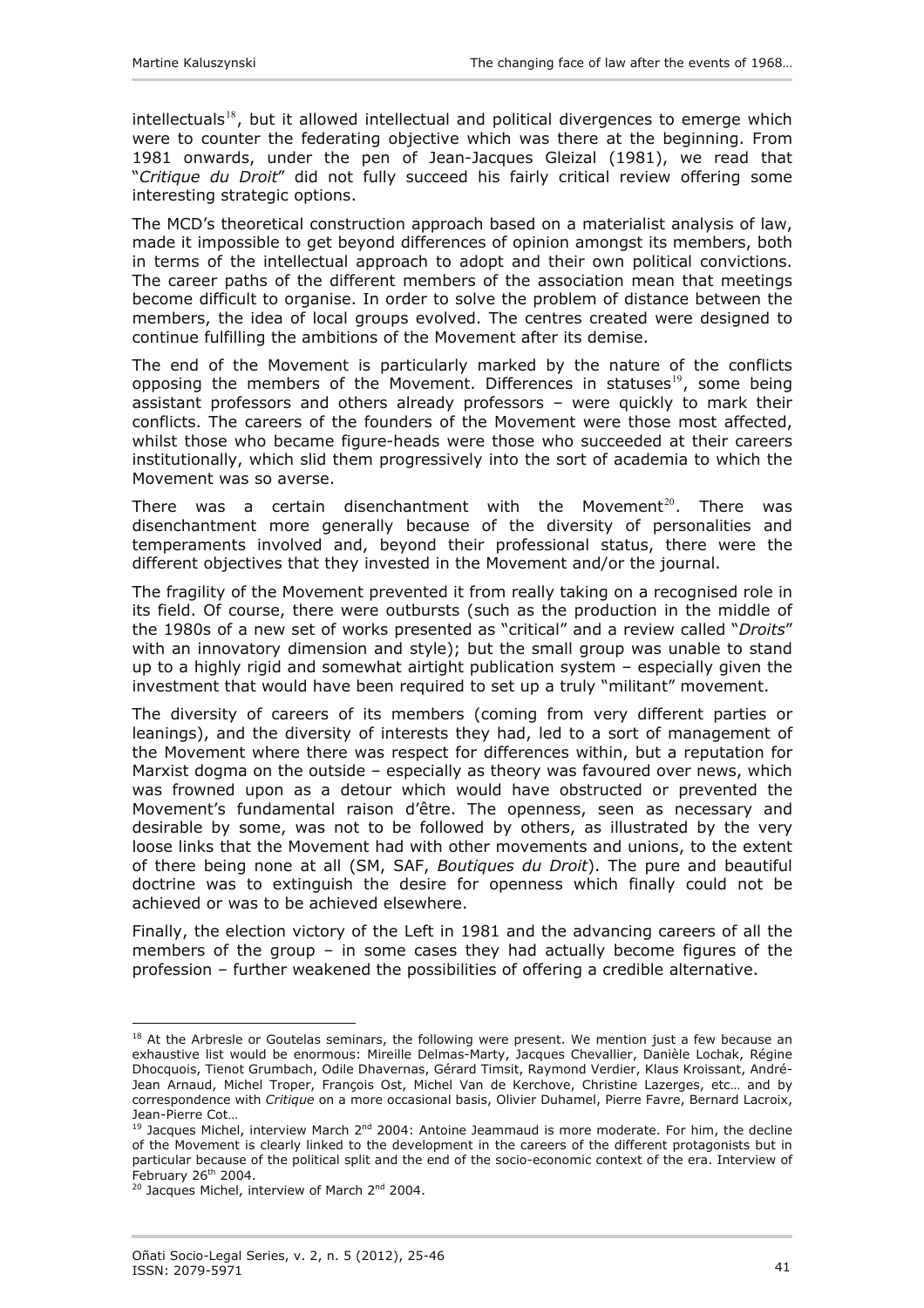<span id="page-17-0"></span>And thus, without drama or fireworks, the Movement ceased to meet and publish and, without there ever being a real decision to end the project, practically disappeared as a significant body within law faculties.

Indeed, the MCD was to enjoy much greater success in Latin America and the US than in Europe. Nevertheless, the contribution of the Movement is universal since it touches the very foundation of the state of law: is it possible to consider law via other models than the dominant paradigm? This theme is all the more contemporary since it places law in its social context as a recipient of questions related to power and interaction between players.

Today, whilst law is changing on account of globalisation, territorialisation and governance, it is easy to imagine that the situation might be ripe for a new critical movement (García-Villegas 2006). In order for such a construction to be solid it is important to take into account elements inspired by the different waves of the MCD: first of all, it is important to consider judicial pluralism as understood by one of the first critical movements, the Movement for Free Law espoused by Ehrlich and Kantorowicz. Subsequently, we need to look at the position of the Movement which had the most influence in the US, Legal Realism, conveying that law is political. It is also important to include the postulate of GAP of the Law and Society Movement (Vauchez 2001) which dissociates law in books and law in action to show that law is too often separate from reality, and seeks to reduce that discrepancy. Law today, indeed, tends to be pragmatic. But finally, it is important to examine law in its domination or emancipation relationship.

The other critical success factor of a new critical movement is to do with the epistemological approach. On the one hand, the national perspective is obviously passé because of globalisation and the strong emergence of local movements. It is also necessary to transcend a number of dichotomies: thus, what was missing 30 years ago, i.e. the creation of a network, not only becomes technically possible but a political necessity.

Those are the possible elements of another project which could come under the heading of "criticism of law" and, without repeating the experiment of the 1970s, could extend it in another way. Perhaps thus, the critical movement could find the influence that it should have, if only to show the importance of a critical approach in a way of thinking about law in a given time and a given context.

It is a fact that the reference to Marxism has today lost pertinence and the members of the Movement have all abandoned research that they did over a period of 20 years. But the critical point of view continues to be relevant in the current legal context. Law has not become weather-beaten as certain Marxist jurists had predicted, and on the contrary plays an increasingly important role in liberal democracies. The creation of a state of law constitutes a major challenge in developing countries, where the "judiciary" must be recreated in its proper social and political context in order to be evaluated objectively. It is to this that the critical point of view leads which, while taking legal technique into account, also defends the case according to which law is also answerable to the social sciences and must be part of an inter-disciplinary approach.

## **Bibliography**

ACD, 1979. *Bulletin de l'Association*, 1, Feb.

Allies, P., 1980. *L'invention du territoire.* Presses universitaires de Grenoble.

Alliès, P., *et al*., 1985. *L'administration dans son droit. Genèse et mutation du droit administratif français.* Paris: Publisud.

Althusser, L., 1968. *Lire le Capital II.* Paris: F. Maspero.

Althusser, L., 1970. Idéologie et appareils idéologiques d'État. *La Pensée*, 151, Jun.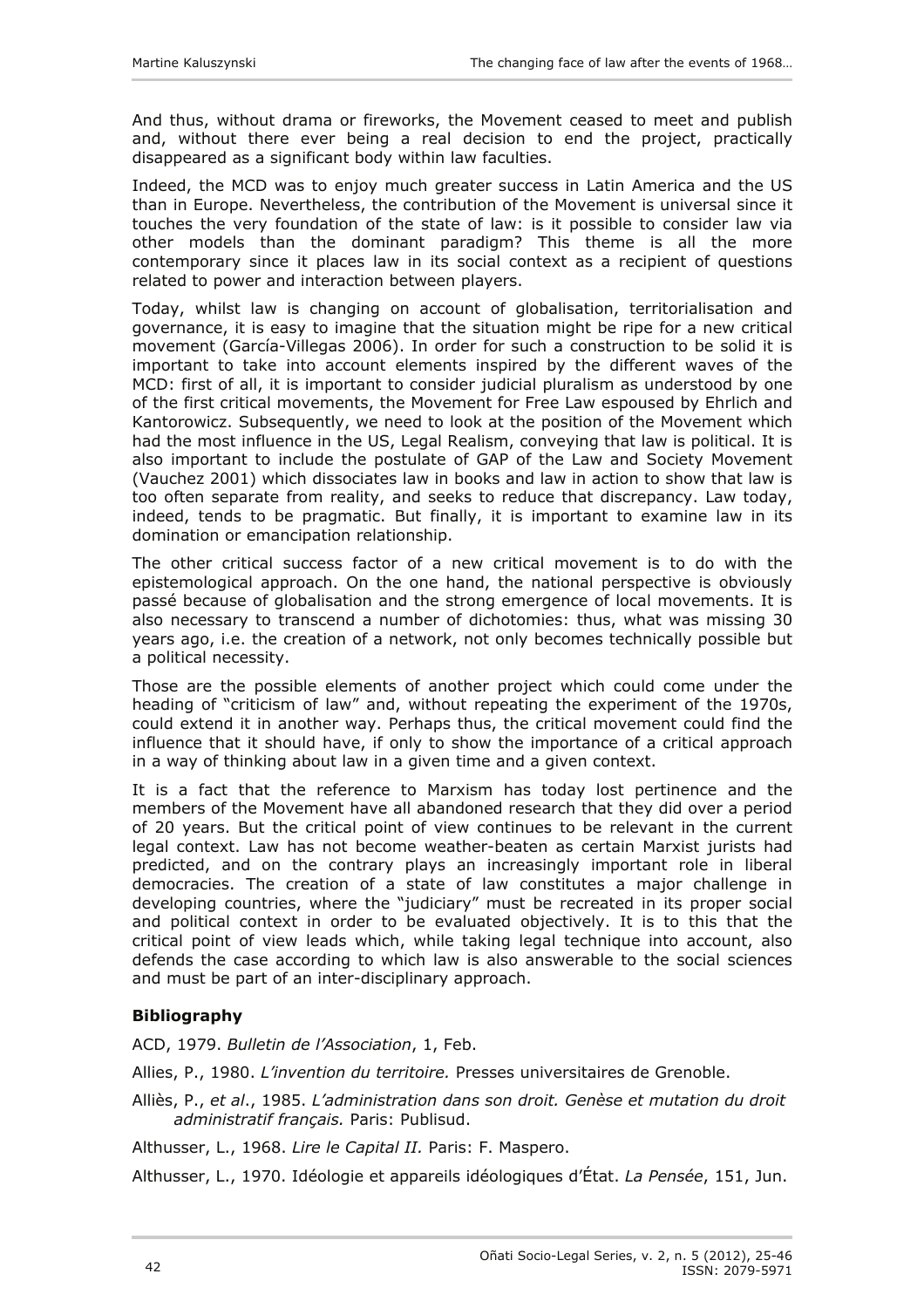- Arnaud, A-J., 1975. Les juristes face à la société du XIXème siècle à nos jours. Paris: Presses universitaires de France.
- Arnaud, A-J., 1993. *Dictionnaire encyclopédique de théorie et de sociologie du droit*. Paris: Librairie générale de droit et de jurisprudence.
- Arnaud, A-J., 2003. *Critique de la raison juridique*. Paris: Librairie générale de droit et de jurisprudence.
- Audren, F., 2004. Le droit au service de l'action. Éléments pour une biographie intellectuelle d'Emmanuel Lévy. *Droit et société*, 56-57, 79-110.
- Audren, F., 2005. *The juristes et les mondes de la science sociale. Deux moments de la rencontre entre droit et science sociale au tournant du XIXe et au tournant du XXe siècle*. Thesis (PhD). Université de Bourgogne.
- Autin, J.-L. and Weill, L., 2008. *Le droit, expression du politique. Mélanges offerts à Michel Miaille*. Presses Universitaire de la Faculté de droit de Montpellier.
- Bauer, I., *et al*., 2003-2004. *Dans l'ombre de Marx, pour une approche critique du droit*. DEA administration publique, Université Pierre Mendès France, Grenoble II. (Isabelle Bauer, Emilie Bertrand Radhia Bouzaine, Nicolas Carissimo, Badia Charah, Matthieu Coutellier, Charles Delcourt, Bénédicte Fischer, Michèle Genin, Alexandra Gerlach, Yamine M'Hatef, Rachid Meddah et Juliette Muzard).
- Benchikh, M., Charvin, R. and Demichel, F., 1986. *Introduction critique au droit international*. Presses universitaires de Lyon.
- Bourdieu, P., 1991. Les juristes, gardiens de l'hypocrisie collective. In: F. Chazel, J. Commaille, dir. *Normes juridiques et régulation sociale*. Paris: Librairie générale de droit et de jurisprudence, 95-99.
- Bourdieu, P., 2002. *Interventions, 1961-2001; science sociale et action politique*. Marseille: Agone; Montréal: Comeau & Nadeau.
- Bourjol, M., *et al.*, 1978. *Pour une critique du droit*. Paris: F. Maspero; Presses universitaires de Grenoble.
- Carbonnier, J., 1978. *Sociologie juridique*. Paris: Presses universitaires de France.
- Chevallier, J., 1993. *Les Interprètes du droit, la doctrine juridique*. Paris: Presses Universitaires de France.
- Cohen, G. E., 1978. *Karl Marx's Theory of History*. Oxford: Clarendon press.
- CURAPP, 1989. *Les usages sociaux du droit*. Paris: Presses universitaires de France.
- De La Pradelle, G., 1980. *L'Homme juridique*. Presses universitaires de Grenoble.
- Demichel, A. and Marcel, P., 1975. *Institutions et pouvoir en France. Une traduction institutionnelle du capitalisme monopoliste d'État.* Paris: Éditions sociales.
- Demichel, A., 1978. *Le Droit administratif, essai de réflexion théorique*. Paris: Librairie générale de droit et de jurisprudence.
- Denis, H., 1966. *Histoire de la pensée économique*. Paris: Presses universitaires de France.
- Denis, H., 1980. *L'économie de Marx: l'Histoire d'un échec*. Paris: Presses universitaires de France.
- Drahy, J. 2004. *Le droit contre l'Etat. Droit et défense associative des étrangers. L'exemple de la CIMADE*. Paris: L'Harmattan.
- Dujardin, P., 1979. *1946, Le droit, mise en scène. Propositions pour une analyse matérialiste du droit constitutionnel*. Presses universitaires de Grenoble.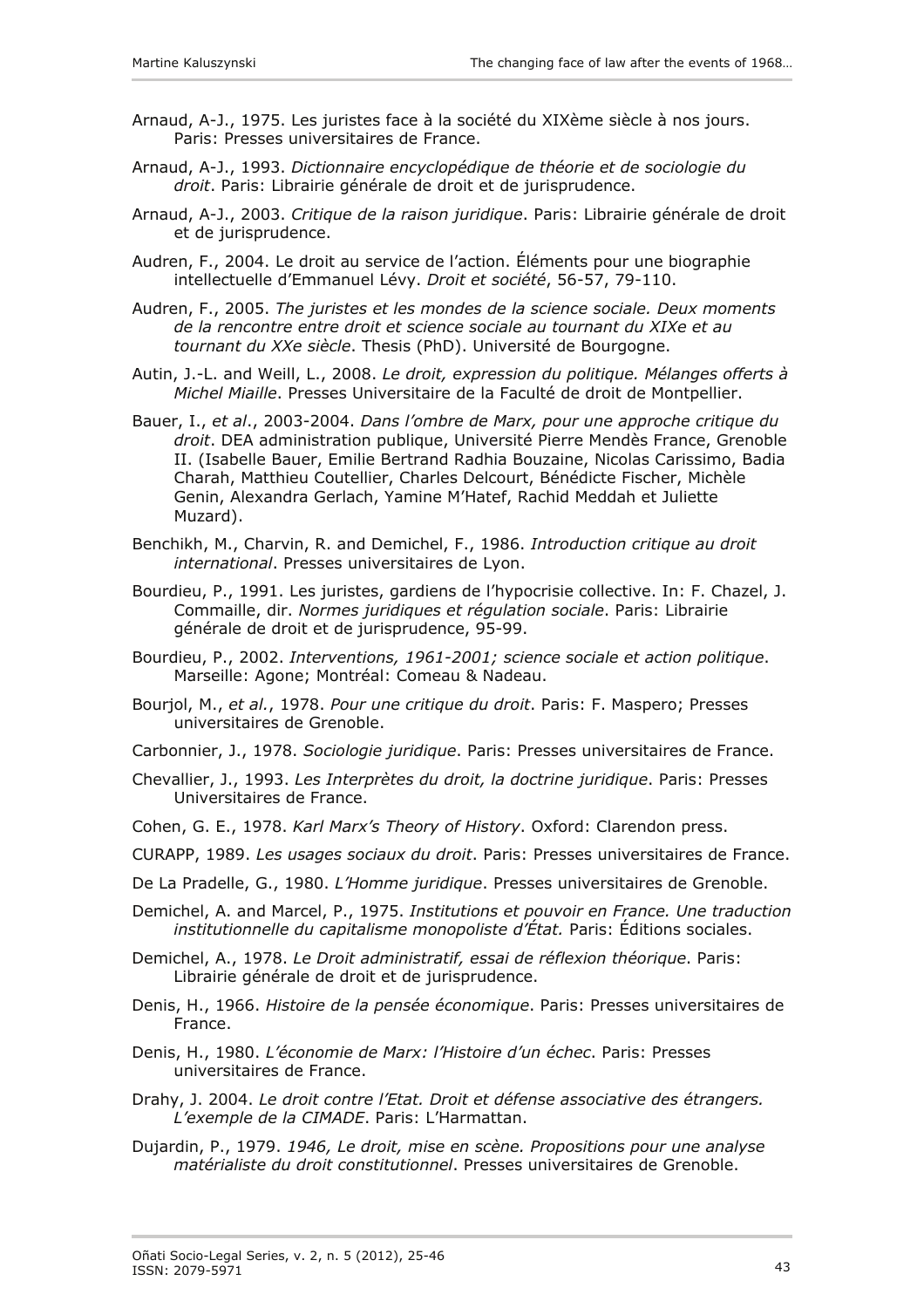Edelman, B., 1973. *Le droit saisi par la photographie*. Paris: F. Maspero.

- Froment, J.-C., 2009. *Une pensée critique et sans frontières sur l'Administration et la Politique. Dialogues avec et autour de Jean-Jacques Gleizal*. Presses universitaires de Grenoble.
- García-Villegas, M., 2006. Comparative Sociology of Law: Legal fields, legal scholarships and Social Sciences in Europe and the United States, *Law and Social Enquiry*, 30 (2), 343-382.
- Gatti-Montain, J., 1987. *Le système d'enseignement du droit en France*. Presses universitaires de Lyon.
- Gatti-Montain, J., 1987. *Le système d'enseignement du droit en France*. Presses universitaires de Lyon.
- Gleizal, J.-J., 1979. La formation des juristes dans l'État français. *Procès*, 3, 50-77.
- Gleizal, J.-J., 1980. *Le droit politique de l'État. Essai sur la production historique du droit administratif*. Paris: Presses universitaires de France.
- Gleizal, J.-J., 1981. *Rapport moral sur les activités de l'association Critique du Droit,* 2-4 oct, Goutelas.
- Godelier, M., 1973. *Horizons, trajets marxistes en anthropologie*. Paris: Maspero.
- Guin, Y., 1983. Épistémologie de l'histoire du droit du travail. *Procès*, 13, 10-40.
- Hatzfeld, H., 1970. *Faire de la politique autrement: les expériences inachevées des années 1970*. Presses universitaires de Rennes.
- Hourmant, F., 1997. *Le Désenchantement des clercs*. Presses universitaires de Rennes.
- Israël, L., 2001-3. Usages militants du droit dans l'arène judiciaire: le cause lawyering. *Droit et société* [online], 49, 793-824. Available from: <http://www.cairn.info/revue-droit-et-societe-2001-3-page-793.htm> [Accessed 2 October 2012].
- Israël, L., 2003. Faire émerger le droit des étrangers en le contestant, ou l'histoire paradoxale des premières années du GISTI. *Politix*, 62 (16), 115-143.
- Israel, L., 2009. Un droit de gauche? Rénovation des pratiques professionnelles et nouvelles formes de militantisme des juristes engagés dans les années 1970. *Sociétés contemporaines,* 2009/1(73), 47-71.
- Israël, L., and Gaïti, B., 2003. Sur l'engagement du droit dans la construction des causes. *Politix*, 62 (16), 17-30.
- Jeammaud, A., 1978. Droit du travail et / ou droit du capital. *Procès*, 2, 15-116.
- Jeammaud, A., *et al*., 1980. *Le droit capitaliste du travail*. Presses universitaires de Lyon.
- Jestaz, J., 2004. *La doctrine*. Paris: Dalloz.
- Journès, C., 1982. The crisis of Marxism and Critical Legal Studies: a view from France. *International Journal for the Sociology of Law*, 10, 2-8.
- Journès, C., 1985. *L'État britannique*. Paris: Publisud.
- Kennedy, D., 1993. Critical Legal Studies. *In*: A.-J. Arnaud, dir. *Dictionnaire*  encyclopédique de théorie et de sociologie du droit. 2<sup>nd</sup> ed. París: Librairie générale de droit et de jurisprudence, 131-139.

Miaille, M., 1976. *Une introduction critique au droit*. Paris: F. Maspero.

Miaille, M., 1978. *L'État du droit. Introduction à une critique du droit constitutionnel*. Paris: Maspero; Presses universitaires de Grenoble.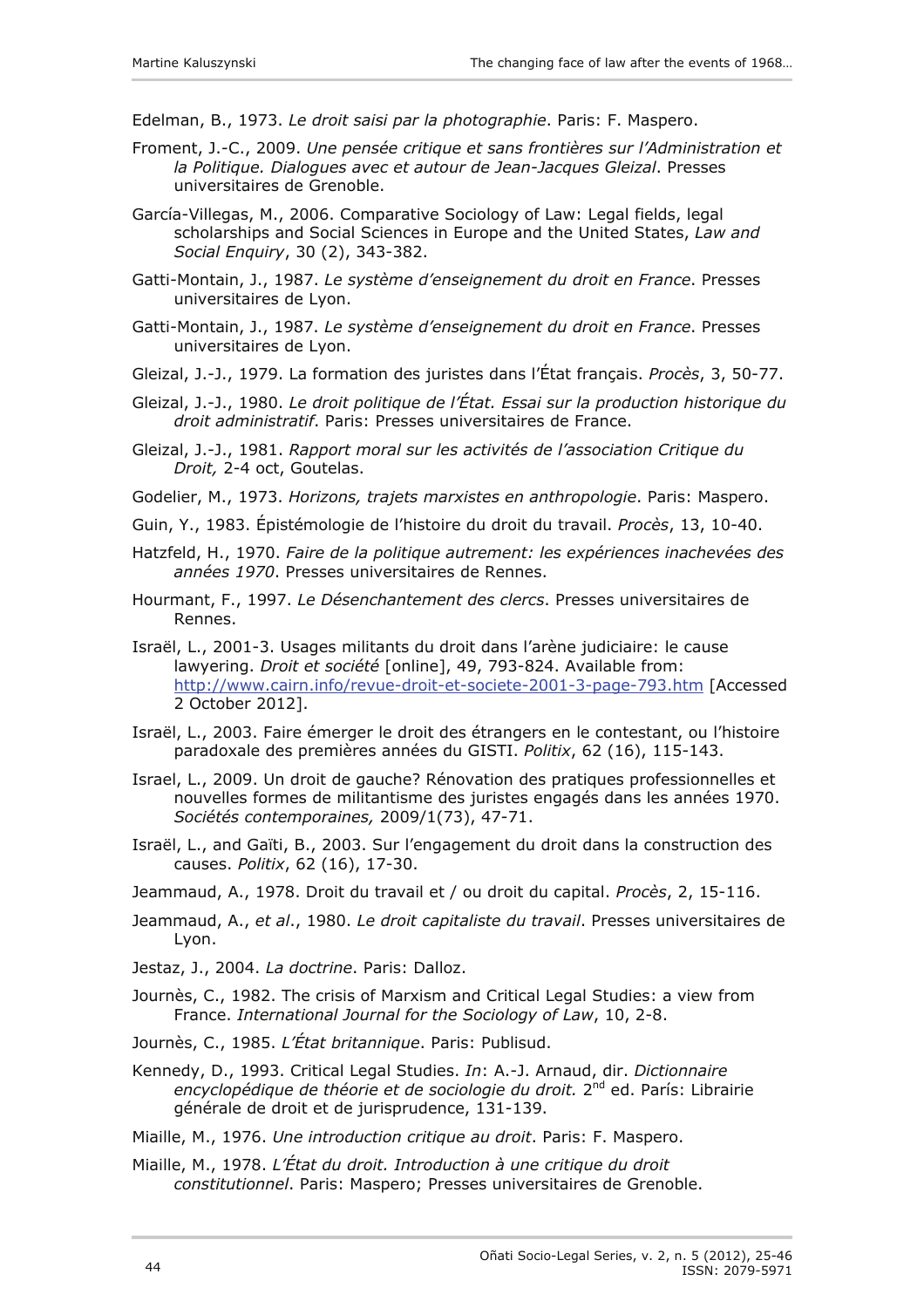- Miaille, M., 1993. Mouvement critique du droit. *In*: A.-J. Arnaud, dir. *Dictionnaire encyclopédique de théorie et de sociologie du droit.* 2nd ed. París: Librairie générale de droit et de jurisprudence.
- Michel, J., 1983. *Marx et la société juridique*. Paris: Publisud.
- Millet, M., 2000. *Les professeurs de droit citoyens. Entre ordre juridique et espace public, contribution à l'étude des interactions entre les débats et les engagemets des juristes français, (1914-1995)*. Thesis (PhD), Université Panthéon-Assas, Paris II.
- Nizard, L. 1972. Théorie des systèmes, reproductions et mutations. *Cahiers internatiounaux de sociologie*, XIII.
- Omar, F., *et al*., 2003-2004. *Le Mouvement critique du droit*. DEA administration publique, Université Lumière Lyon II. (Faiza Omar, Efthymia Lekkou, .Aurélie Bern,e, Julie Blanchard, Mara Denis, Astrid Nicolas, Florence Sebastian, .Stéphane Schott, Honoré Sehou, Hoan VU Quang, Amadou Imerane MAIGA,Kamal Alhamidawi Fatih Yamac, Colombe Kibangou, Murielle-Natacha Mboun Karl Minger, Ny ando Razafimanantena).
- Ory, P., 1983. *L'Entre-deux-mai. Histoire culturelle de la France 1968-1981.* Paris: Le Seuil.
- Pashukanis, E. B., 1978. *Law and Marxism*, *a general theory.* London: Ink Links.
- Perroux, F., 1948. *Le Capitalisme*. Paris: Presses universitaires de France.
- Perroux, F., 1954. *L'Europe sans rivages.* Paris: Presses universitaires de France.
- Perroux, F., 1961. *L'économie du XXéme siècle.* Paris: Presses universitaires de France.
- Perroux, F., 1962a. *L'économie des jeunes nations*. Paris: Presses universitaires de France.
- Perroux, F., 1962b. *Industrialisation et groupement de nations*. Paris: Presses universitaires de France.
- Perroux, F., 1973. *Pouvoir et économie.* Paris ; Bruxelles ; Montréal: Bordas.
- Pouch, T., 2001. *Les économistes français et le marxisme. Apogée et déclin d'un discours critique (1950-2000).* Presses universitaires de Rennes.
- *Procès*, 1978. Du juridique au politique. *Procès,* 1.
- *Procès*, 1978. Laws to Politics. *Procès*, 1.
- *Procès*, 1978. Droits, classes, formations sociales. *Procès*, 2.
- *Procès*, 1979. L'institution du juridique: la jurisprudence, l'enseignement et le droit. *Procès*, 3.
- *Procès*, 1980. Crise et Droit, Droits et crise. *Procès*, 6.
- *Procès*, 1980. Sécurité et police (…). *Procès*, 5.
- *Procès*, 1981. Les formes juridiques de l'économie. *Procès*, 7.
- *Procès*, 1984. Histoire comparée de la pólice. *Procès*, 15/16.
- Procès, 1987/1988. Le droit colonial, *Procès*, 18.
- Renault, E., 2003. Marxistes (Doctrines du droit). *In:* D. Alland and St. Rials, dirs. *Dictionnaire de la culture juridique*. Paris: Lamy: Presses universitaires de France.
- Serverin, E., 1979. Les recueils d'arrêts et la jurisprudence. Pour une approche informationnelle du système juridique. *Procès*, 3, 1-49.